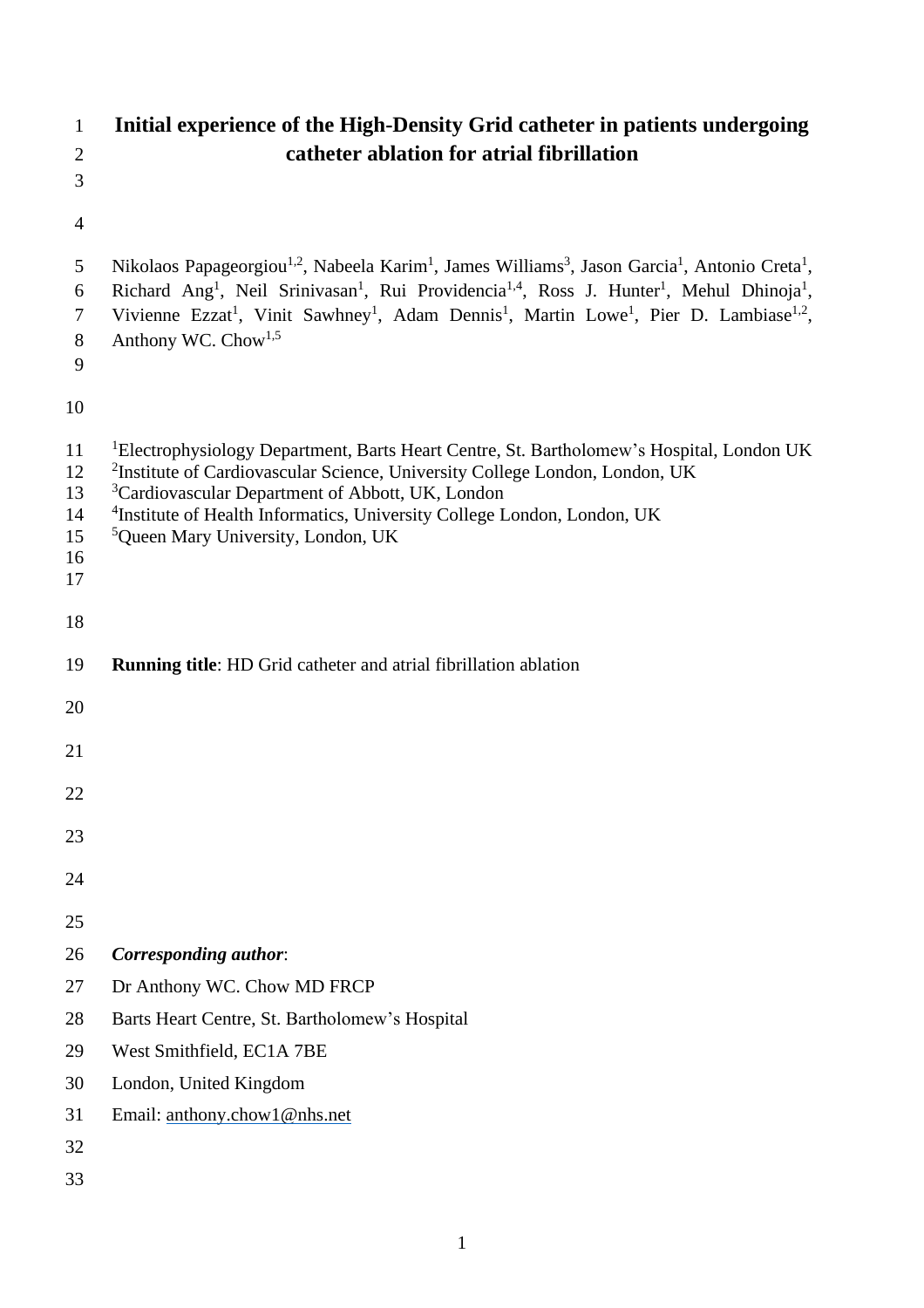## **Abstract**

 **Purpose**: A significant proportion of patients undergoing catheter ablation for atrial fibrillation (AF) experience arrhythmia recurrence. This is mostly due to pulmonary vein reconnection (PVR). Whether mapping using High-Density Wave (HDW) technology is superior to standard bipolar (SB) configuration at detecting PVR is unknown. We aimed to evaluate the efficacy of HDW technology compared to SB mapping in identifying PVR.

 **Methods:** High-Density (HD) multipolar Grid catheters were used to create left atrial geometries and voltage maps in 36 patients undergoing catheter ablation for AF (either due to recurrence of an atrial arrhythmia from previous AF ablation, or de novo AF ablation).

 Nineteen SB maps were also created and compared. Ablation was performed until pulmonary vein isolation was achieved.

 **Results:** Median time of mapping with HDW was 22.3 [IQR: 8.2] minutes. The number of 47 points collected with HDW (13299.6±1362.8 vs 6952.8±841.9, p<0.001) and used (2337.3±158.0 vs 1727.5±163.8, p<0.001) was significantly higher compared to SB. Moreover, HDW was able to identify more sleeves (16 for right and 8 for left veins), where these were confirmed electrically silent by SB, with significantly increased PVR sleeve size 51 as identified by HDW ( $p<0.001$  for both right and left veins). Importantly, with the use of HDW the ablation strategy changed in 23 patients (64% of targeted veins) with a significantly increased number of lesions required as compared to SB for right (p=0.005) and left veins (p=0.003).

 **Conclusion:** HDW technology is superior to SB in detecting pulmonary vein reconnections. This could potentially result into a significant change in ablation strategy and possibly to increased success rate following pulmonary vein isolation.

 

**Keywords:** atrial fibrillation; catheter ablation; pulmonary veins; electrograms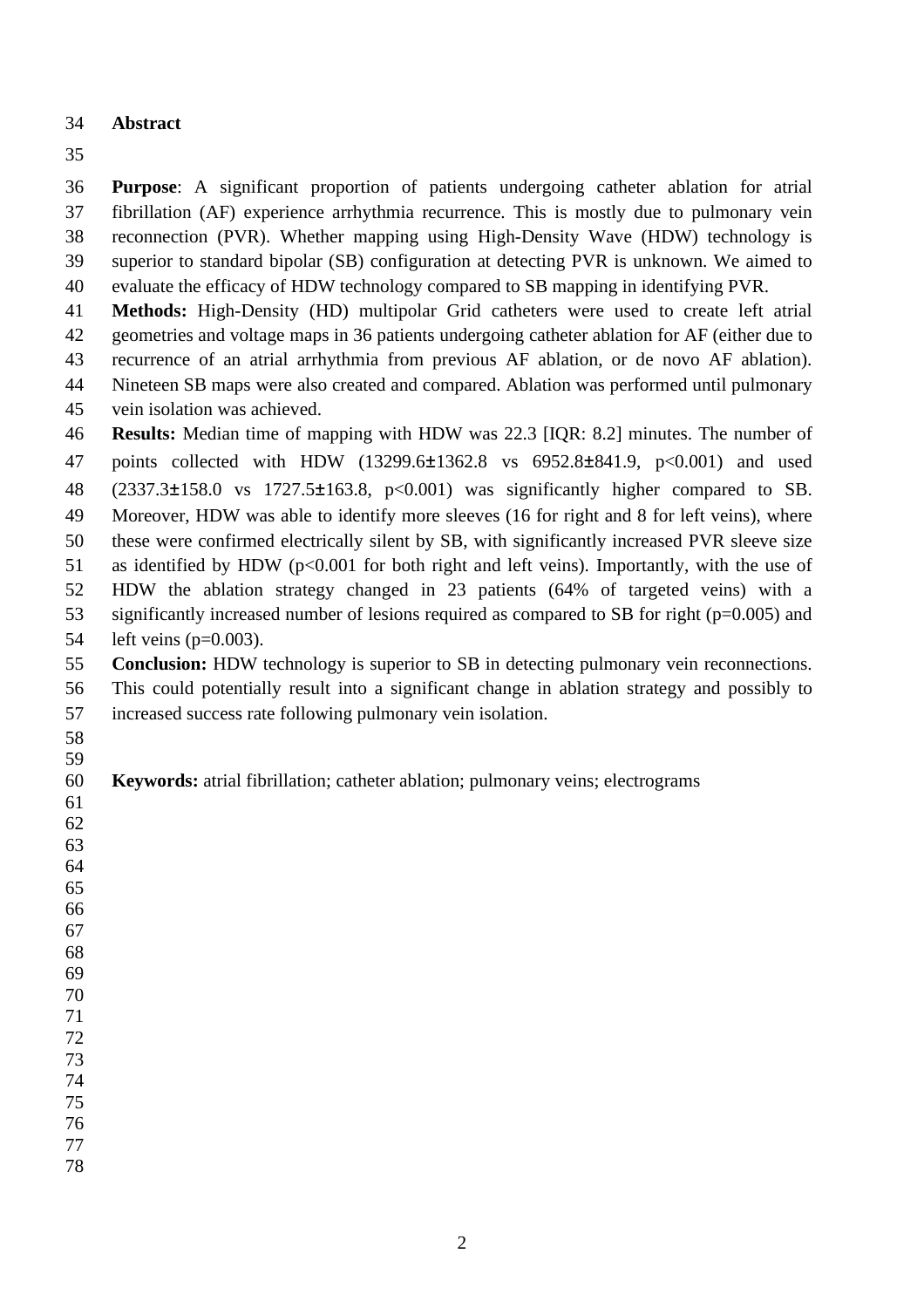#### **Introduction**

 Recurrence of atrial fibrillation (AF) following catheter ablation procedures remains an important clinical problem, with reported rates of 24-55% [1,2] and pulmonary vein reconnection (PVR) being the most common reason for low success rates of treatment [3,4]. The causes of PVR appear to be multifactorial, with limitations in mapping to identify substrates for ablation being a major reason.

 Improvement in mapping to identify pulmonary vein (PV) sleeves and effectiveness of complete pulmonary vein isolation (PVI) could be the key to prevent AF recurrence. This is currently achieved with incremental procedures [5], improved ablation techniques [6-9] confirming bidirectional block [10], prolonged waiting times after PVI, uncovering dormant PVR with agents such as adenosine [11]. Improvements in mapping technology may lead to higher freedom from AF [1]. Despite promising advances made in PVI techniques, PVR still rates remain high. The concept of manipulating wavefront directionality to map PV ostia for isolation has not been utilized independently to identify PVR.

 The High-Density (HD) Grid catheter consists of 16 electrodes mounted on four-splines within a closed frame **(Figure 1).** The HD Grid mapping catheter has 4 splines, each with 4 small (1 mm) equally spaced (3 mm) electrodes. Unlike standard multipolar mapping, the HD Grid is the only available system that enables simultaneous assessment of both adjacent and orthogonal electrograms (EGMs). The spline electrodes are thin, fixed but highly flexible, mounted on a bi-directional deflectable catheter. The High-Density Wave (HDW) algorithm enables EGM data acquisition to be less direction-dependent to create voltage maps. It automatically selects the EGM with the largest peak-to-peak voltage, comparing orthogonal planes of activation, whereas standard bipolar (SB) mapping uses a single direction spline bipoles. This has the distinct advantage of detecting larger EGM signals, independent of electrode orientation to wavefront direction, as shown in previous experimental studies [12].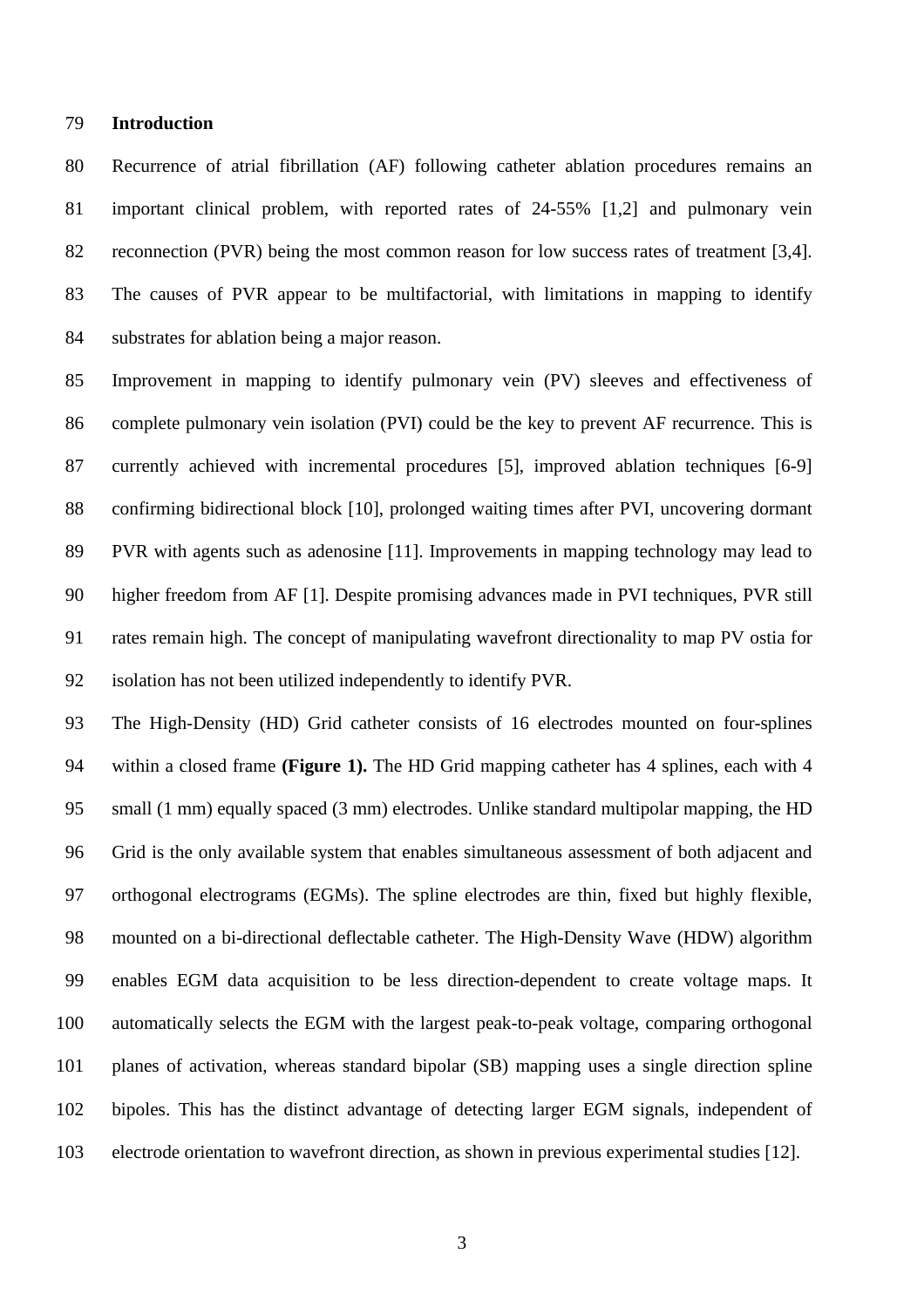In the present study, we aim to evaluate the efficacy of HDW technology in identifying PVR compared to SB mapping in PVI procedures.

#### **Methods**

#### *Study population*

 36 consecutive patients undergoing AF catheter ablation for PV isolation with the HD Grid catheter (either due to recurrence of an atrial arrhythmia from previous AF ablation, or de novo AF ablation) were recruited at Barts Heart Centre, London, United Kingdom, between December 2017 and November 2019.

 Patients without PVR were excluded from the study. Each patient acted as their own control due to the HDW electroanatomical map and SB electroanatomical map being taken simultaneously. The study was approved by the local Hospital Ethics Committee. Patients gave written informed consent.

### *Procedural characteristics*

 All procedures were performed under conscious sedation or general anesthesia. Right femoral venous access was obtained using ultrasound guidance in all cases. A decapolar catheter (6F Cournand fixed curve, Boston Scientific) was placed in the coronary sinus for pacing maneuvers and used as reference for electroanatomical mapping and activation timings. Single or double trans-septal puncture was performed with a 71cm Brockenbrough needle under fluoroscopy guidance or under transoesphageal echocardiogram guidance where 125 general anesthesia was used. The HD Grid and TactiCath<sup>TM</sup> (Abbott) irrigated ablation catheter were introduced into the left atrium through a non-steerable sheath (8.5F SL0 or SL1, Abbott) and a steerable sheath (Agilis; Abbott). Unfractionated Heparin was given to maintain activation clotting time above 300 throughout the procedure.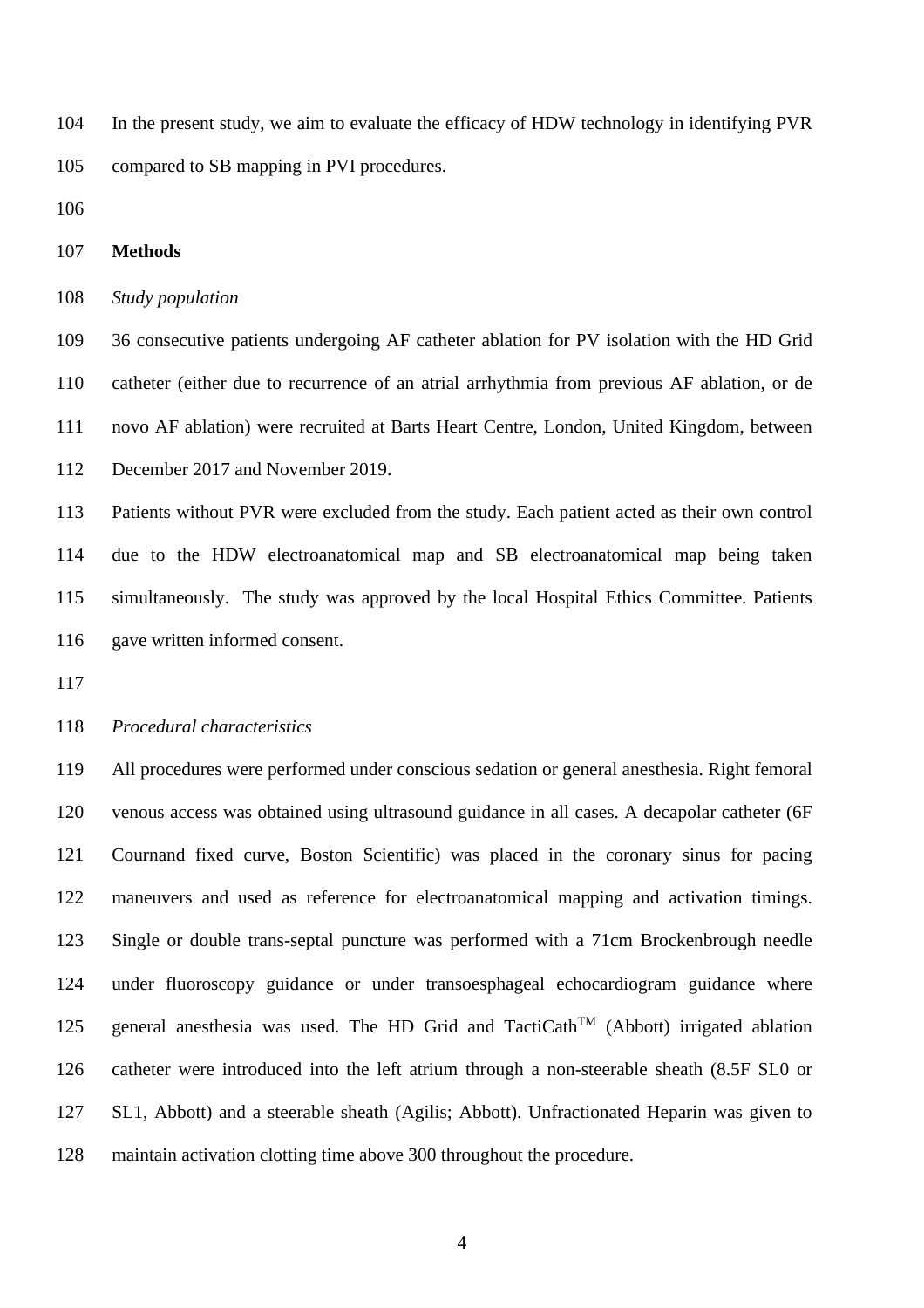### *Creation of left atrial HDW map*

 Left atrial (LA) geometry and voltage maps were created using the HD Grid catheter and EnSite Precision mapping system (Abbott) both in sinus rhythm and in atrial fibrillation (**Figure 2**). Myocardial voltages <0.07mV were considered to be scar and voltages >0.5mV were considered to be healthy active myocardium. Voltages between 0.07-0.5 were still considered to be low, but corresponding to viable tissue, as seen in many patients with diseased atrium.

 The HDW algorithm selects the largest peak to peak voltage EGMs obtained from adjacent orthogonally orientated electrode pairs acquired simultaneously, automatically assigning the largest detected EGM as activation points to create high density voltage map. Sufficient points coverage of the entire LA was collected and in particular higher density points were taken around each PV ostium.

## *Identification of pulmonary vein reconnections*

 Left atrial voltage maps completed with the HDW were used to guide ablation. Signals were 145 annotated to the peak deflection (on local EGM) using a EGM voltage >0.07mV, while scar 146 was denoted for voltages <0.07mV. Threshold of 0.07 threshold was used for both catheters of the study (HD Grid and SB). A PVR was denoted where there was detectable voltage above threshold and channels of sequential activation proceeding from the atrium into the vein confirmed. The number of PVRs which were measured, were identified as distinct channels surrounded by electrically silent tissue (scar). Activation points were re-annotated to exclude far-field signals. Differential pacing was utilized, if there was uncertainty of local or far-field signals. Following completion of the procedure, the number of PVRs were recorded for each vein as well as the maximal width of each PVR. The presence of PVR was re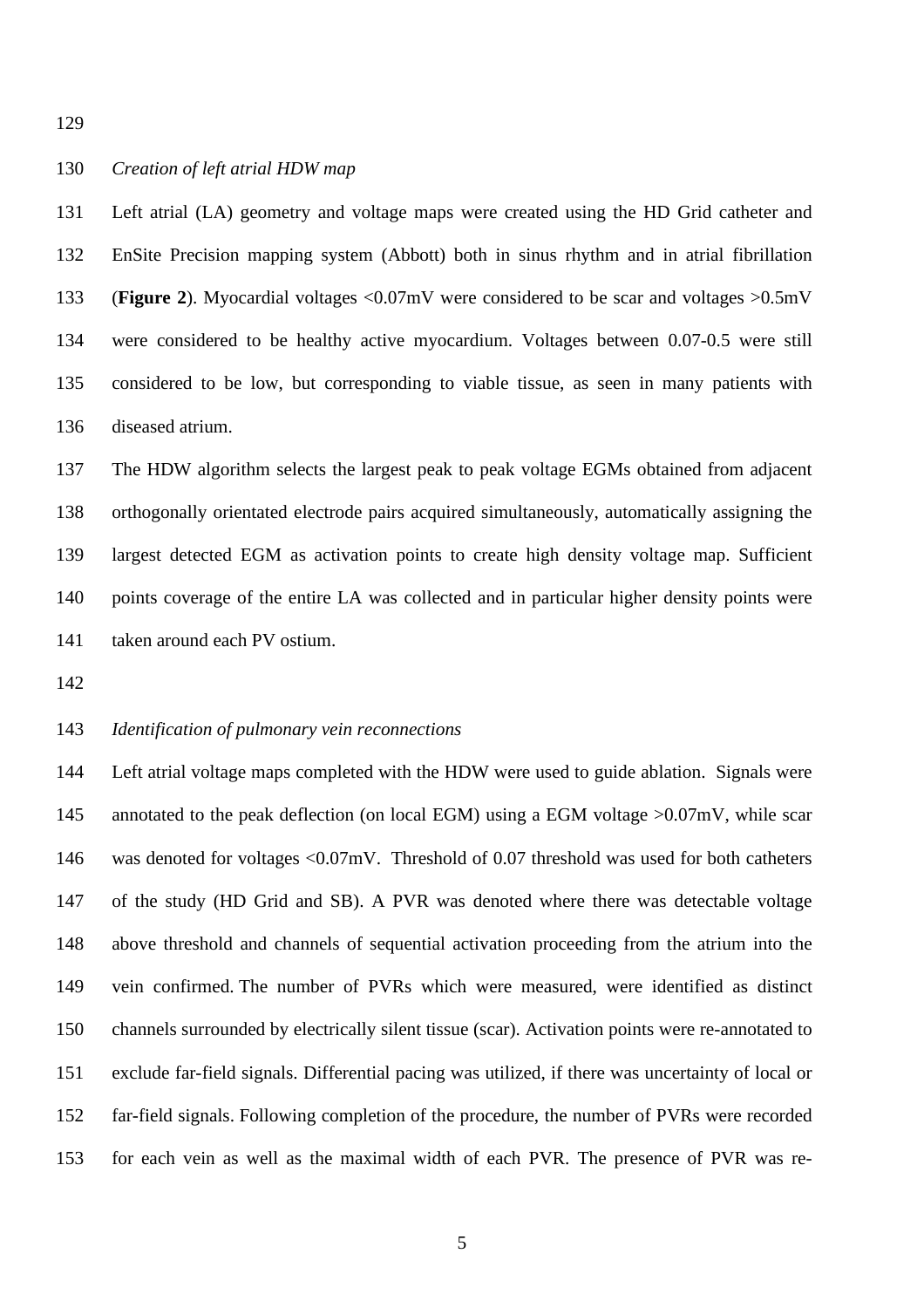confirmed by a second blinded experienced electrophysiologist and cardiac physiologist, who were blinded to each other's assessment.

### *Radiofrequency ablation*

 PVR sleeves were targeted for ablation using a force sensing TactiCath catheter, aiming for 10-40g contact. Segmental ablation lesions were delivered at 35-40 Watts energy along the wide antral circumferential ablation (WACA)/PV ring for the anterior wall and lesions at 30 Watts were delivered on the posterior wall. Energy titration was guided by lesion size index (LSI), aiming for a target of 4 in the posterior wall and 6 in the anterior wall. The LSI is a multi-parametric index, which has been validated by both experimental and clinical studies [13-15], incorporating time, power, contact-force, and impedance data recorded during radiofrequency ablation in a weighted formula that describes ablation biophysics. Catheter irrigation was set between 17-30ml/min, depending on power settings used.

## *Confirmation of pulmonary vein isolation*

 Entry and exit block were assessed in ablated veins and repeat voltage maps were made with the HD Grid to assess for PVI. As part of the validation protocol for this new catheter, we aimed to compare the data obtained from a circular mapping catheter (CMC). The choice for 172 an Optima<sup>TM</sup> or a Reflexion Spiral<sup>TM</sup> CMC catheter was left to operator's discretion in order to confirm PVI after ablation-guided by the HD Grid. This was performed in 53% of patients with 100% correlation, demonstrating concordance with current practice for PVI.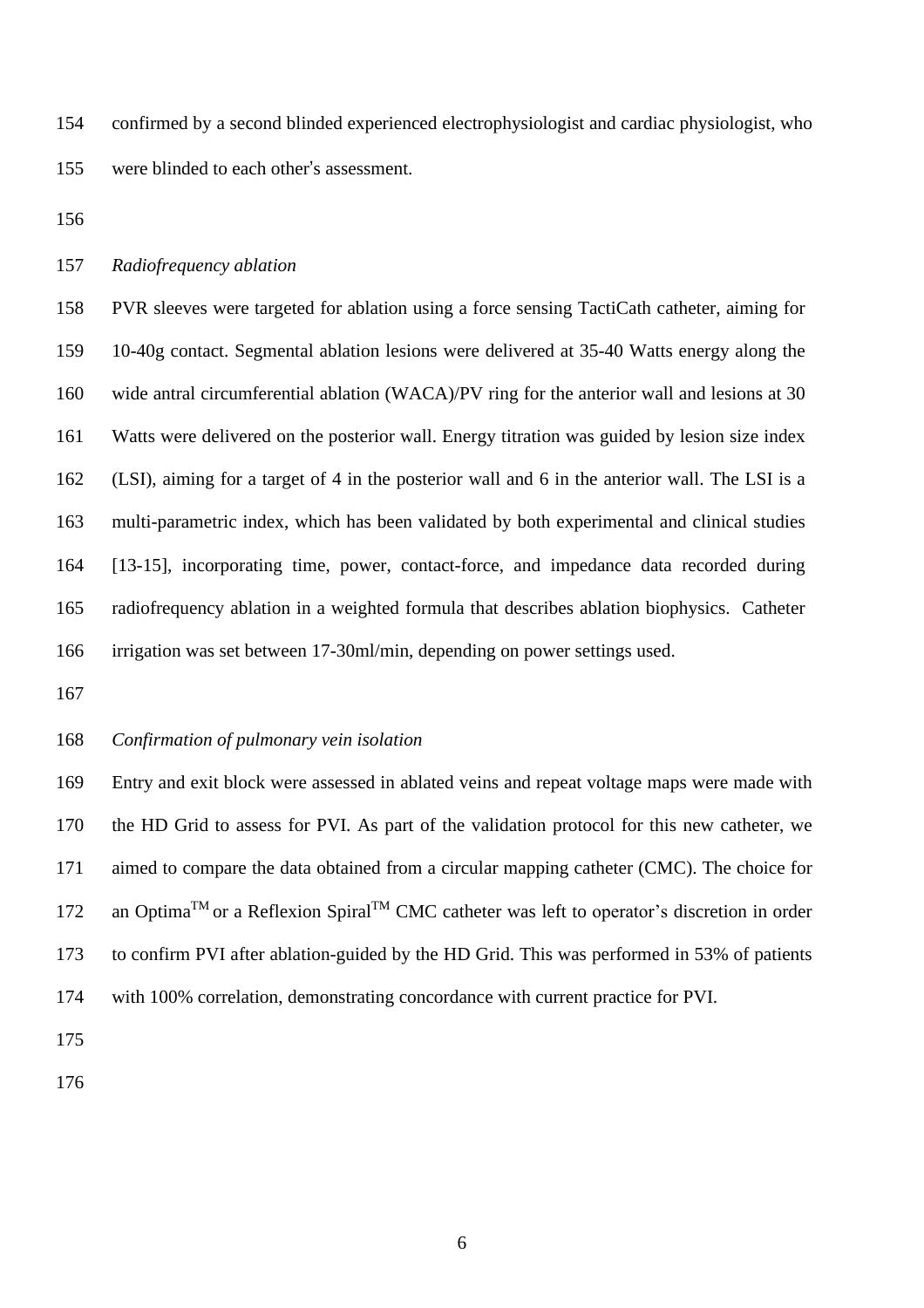#### *Creation of left atrial standard bipolar map*

 After completion of procedure, the HDW voltage map was converted into a SB map offline using the TurboMap feature. Unlike to the HDW where the largest peak-to-peak voltage was automatically selected between adjacent and orthogonal vectors, the SB map was created from electrogram data taken from a fixed electrode orientation. The same surface points were used and voltage settings were applied with a range between 0.07-0.5mV for consistency. AutoMap settings were kept the same for both SB and HDW map for all patients (interior projection 7mm, exterior projection 7mm and interpolation setting 7) (**Figure 2**). In our study, PVR was confirmed by a combination of activation and voltage points extending from the antral chamber leading into the vein, with adjacent electrogram that showed split potentials of >20msec, considered as a line of block if recorded in sinus rhythm. Pulmonary vein reconnections were analysed and identified in the same manner as described for the HDW map. The number of PVRs were recorded by two experienced electrophysiologists and electrophysiology technicians.

#### *Statistical analysis*

 Descriptive data are presented as numbers and percentages or mean (+/- standard deviation) or median and inter-quartile range. The Chi-square test was used for comparing ratios and categorical variables. Comparison of continuous variables was performed using the paired or unpaired t-test, or their non-parametric equivalents, when appropriate. Results with *p*<0.05 were considered as significant. PASW Statistics (SPSS Inc, Chicago, IL) version 18.0 was used for statistical analysis.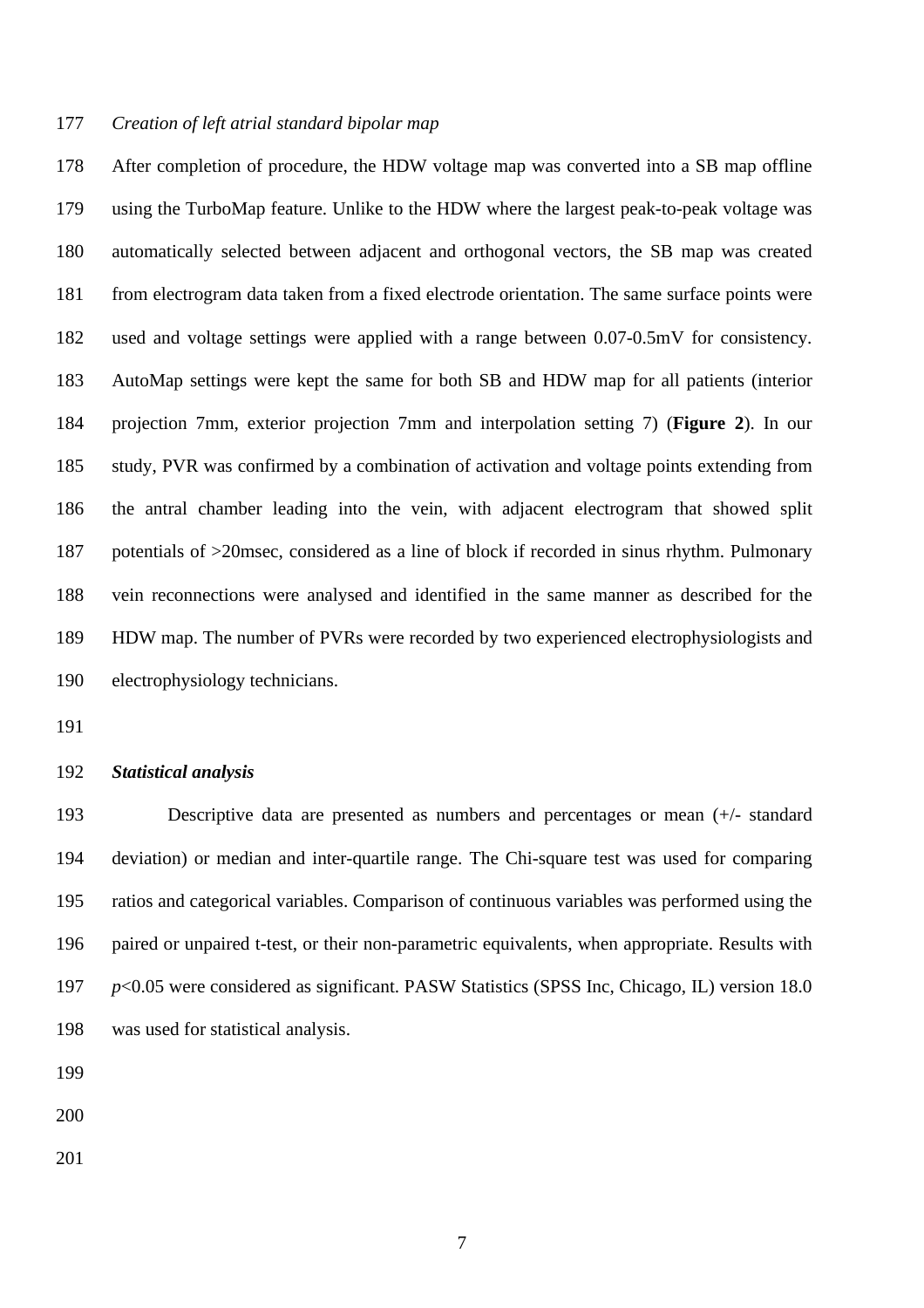#### **Results**

 Thirty-six (36) patients undergoing catheter ablation for PVI were enrolled into our study. Of these, 33 had previously undergone catheter ablation for paroxysmal/persistent atrial fibrillation or atrial tachycardia. PVI was performed as part of the procedure in 5 cases of relevant atrial tachycardia.

207 The mean age of patients was 66.3 $\pm$ 8.1 years and 39% were female. The mean LA size was 208 4.10 $\pm$ 0.60 cm. The median duration of AF history was 38 months. Baseline characteristics of the patients are presented in **Table 1**.

- 
- *Mapping time, points collected and used*

 Creating detailed maps of the left atrium with the HD Grid required a median of 22.3 [IQR: 8.2] minutes. There was a significant difference between HDW and SB in the number of points collected and used (**Table 2**). More specifically, the number of points collected and used with the HDW was significantly higher compared to SB (13299.6±1362.8 vs 6952.8±841.9, p<0.001 and 2337.3±158.0 vs 1727.5±163.8 p<0.001 respectively) (**Figure S1**).

### *Pulmonary veins: number and size of sleeves*

 HDW detected 139 PV sleeves, while SB detected 123 PV sleeves (Table 2). HDW was able to identify 24 sleeves which were not detected by SB mapping. There were a few instances where SB was better, identifying 9 vein sleeves which were not detected by HDW. In general, not only were more PVRs identified by HDW compared to SB, but also the ostial width of reconnections was substantially larger when mapped by HDW compared to SB (right veins: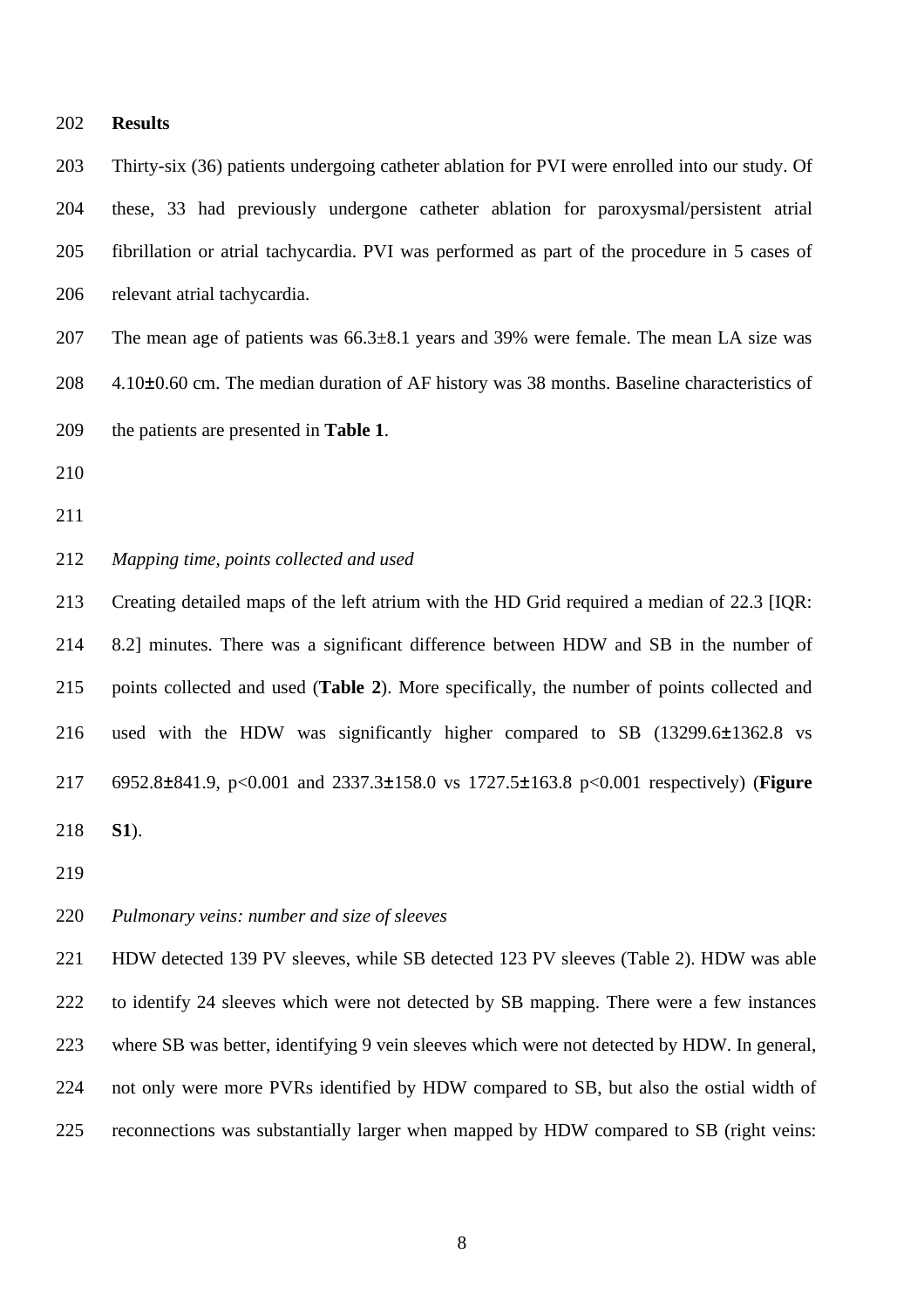23.0±3.53mm vs 12.7±2.33mm, p<0.001 and left veins: 37.4±6.1mm vs 23.0±5.46mm, p<0.001), (**Figures 2,3**) (**Table 2)**.

### *HD Grid: role in ablation strategy, AF recurrence and safety profile*

 Allowing for a 5mm ablation lesion size to treat PVR, HDW mapping resulted in a 231 significantly higher number of lesions for both left  $(10.9\pm1.55 \text{ vs } 7.7\pm1.13, \text{ p=0.005})$  and right (8.56±1.16 vs 6.62±1.27, p=0.003) PV applications compared to SB (**Figure 4**), which can actually be interpreted as a change in ablation strategy in 23 (64%) patients of the study population.

 Twenty-nine patients had a minimum of 3months (only one patient, the rest greater than 5months) follow-up. Over a median period of 10 months post-mapping with HD Grid and ablation, 24 (83%) of the patients remained free of AF. Recurrence of AF was documented in: 1 patient with paroxysmal AF, 2 patients undergoing repeat ablation for paroxysmal AF, 1 patient with persistent AF and 1 patient having repeat ablation for persistent AF.

 There were 2 cases (5.6%) of acute cardiac tamponade. These were evident during CMC manipulation, associated with difficulties in CMC navigation causing high forces. Although both cases were evident whilst using the CMC, a slowly evolving tamponade because of the previous use of HD Grid cannot be excluded and we therefore do not ascribe both tamponade cases to CMC. Both cases required pericardial drainage, but no surgical intervention.

#### **Discussion**

 The cornerstone of AF therapy remains PVI. There has been a number of technological advances over the last 2 decades, with the aim of achieving complete electrical isolation of pulmonary veins. These include the development of irrigated ablation catheters, application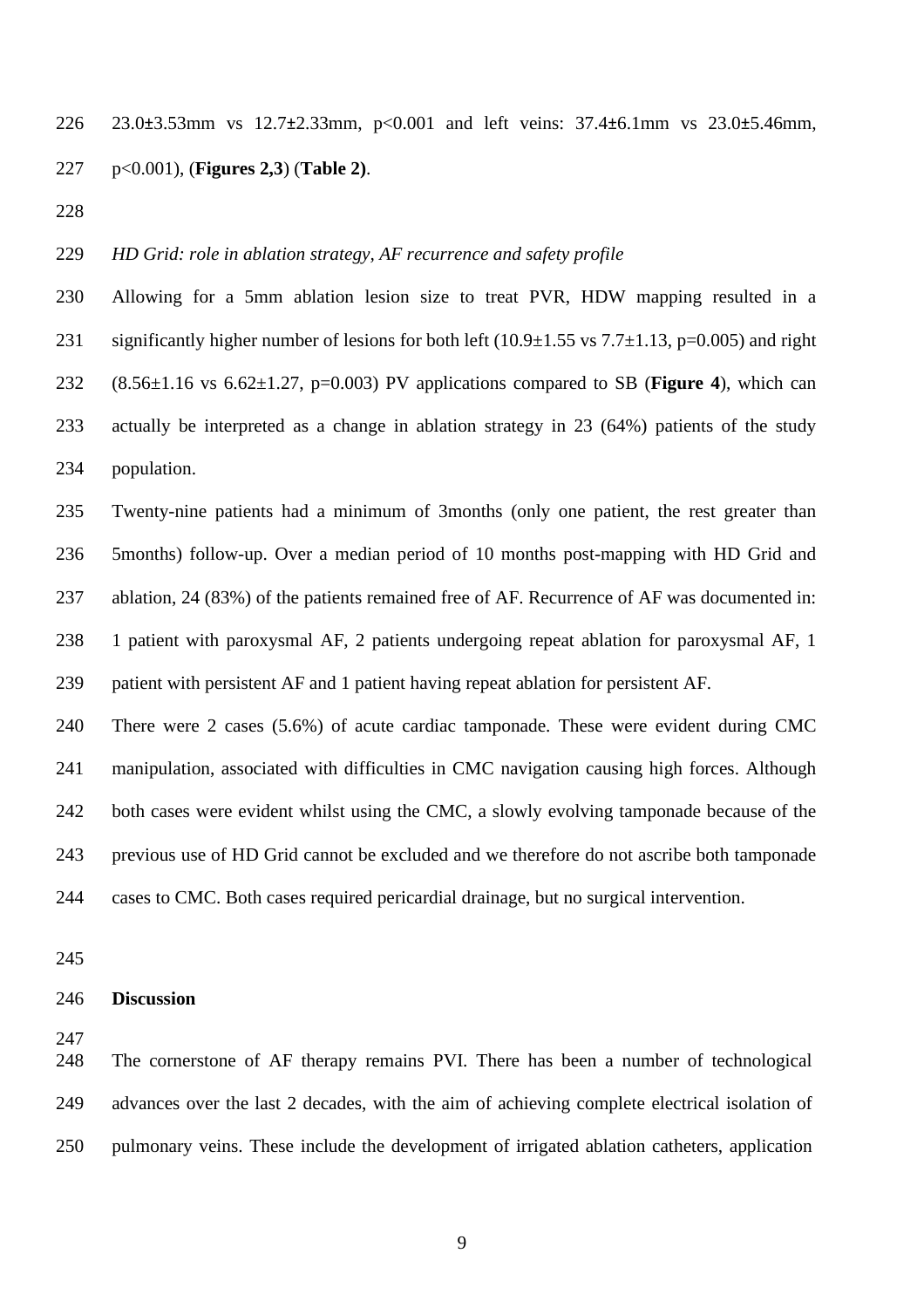of higher energies for ablation, use of high resolution mapping and contact-force sensing catheters. These have achieved single procedure success rates for catheter ablation procedures generally around 70%. Arrhythmia recurrence post ablation is generally considered to be due to reconnection of PV sleeves. The current challenge is to develop more accurate mapping combined with effective ablation therapy, to create more complete and permanent PVI.

 There are many variables that affect the resolution of bipolar EGMs including electrode numbers, spacing and size [16-18]. In this study, wavefront direction technology was used to independently show its effect on the resolution of bipolar EGMs clinically and therefore alter the resolution of atrial electroanatomical maps.

 We have demonstrated that wavefront directionality significantly influences the detection of PVR. Using HDW technology, orthogonal electrogram processing (2 different orientations of electrodes-down and across the spline) results in not only more voltage points being taken and used, but also a significantly higher identification of PVRs compared to SB configuration (use of electrodes only down the spline-collection only along the longitudinal axis).

 Previous research has demonstrated that bipolar EGM amplitude is directly affected by wavefront direction, with the wavefront detection being largest when propagating parallel to the bipole electrode orientation, and significantly reduced when it is perpendicular to electrode pair [19,20]. If a wavefront crosses a bipole pair simultaneously, it may show little or no potential difference. This is of particular importance in PVI procedures, where the end point of isolation is determined by absence of ostial electrograms recorded by a circular catheter and this is in turn dependent on the orientation of the catheter electrodes to the activation wavefront.

 By its very nature, SB map is limited by its orientation to wavefront progression. This may lack the sensitivity to detect myocardial sleeves connecting PVs, if paired electrodes are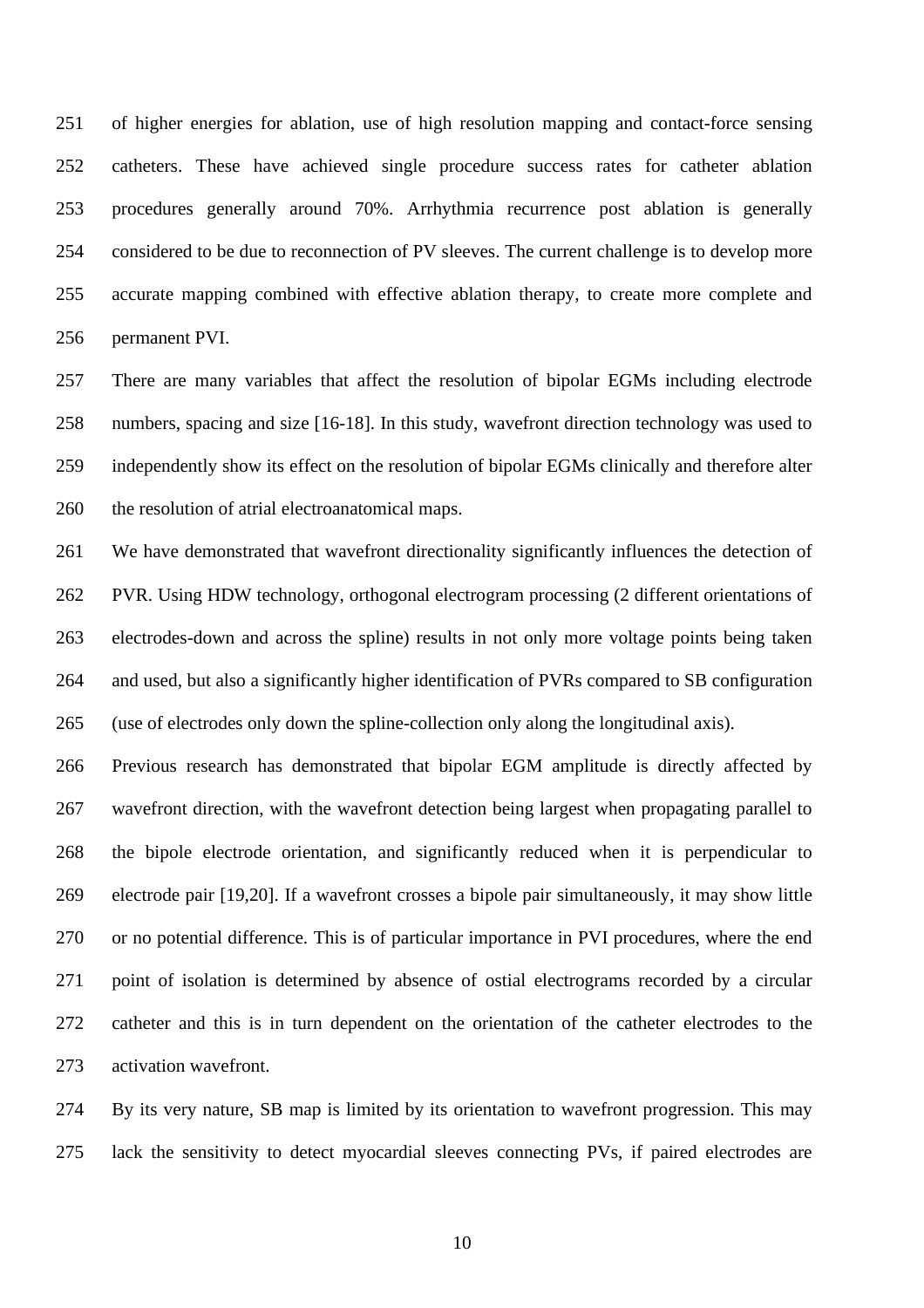aligned perpendicular to wavefront activation, thus leading some authors to use the term "bipolar blindness" [21]. In this study, a number of PVs were considered to be silent and isolated, when in fact clear PVR sleeves were evident when mapped by HDW. In 16 right and 8 left PVs considered isolated, had clear PVRs. The HD wave algorithm also detected greater numbers of PVR and the overall width was significantly larger compared to SB settings, resulting in a change in ablation strategy (delivering more lesions) in 64% of PVRs. Improving map resolution could increase detection of PVR [16,21] and long term freedom from atrial arrhythmias [16]. This study using the HD Grid catheter demonstrates the advantage of improving mapping resolution and how this technology could possibly overcome the limitations of current SB recordings.

 The Grid shape, with thin flexibility splines, can be easily adapted and conformed to complex PV anatomy and ridges. In fact, the only complication we had was some difficulty in getting the CMC to sit ostially on small calibre PV, whereas the HD Grid had no problems achieving mapping nor access. The HD Grid catheter in this study was used by 10 different operators and was described as easy to manoeuvre by all users.

*Clinical Implications*

 Recurrence of AF remains a significant challenge in ablation therapy and PVRs are present in 92% of patients undergoing repeat AF ablation procedures [3]. The mechanism responsible for PVR includes incomplete linear lines leaving anatomic gaps or failure to produce transmural lesions, leading to PV conduction [22,23]. This study also highlights the complex role of wavefront direction as well as the limitations of SB mapping. Development of HD wave technology allows mapping and identifying PVRs with greater resolution. This can change the ablation strategy and potentially result to improvement in clinical outcomes.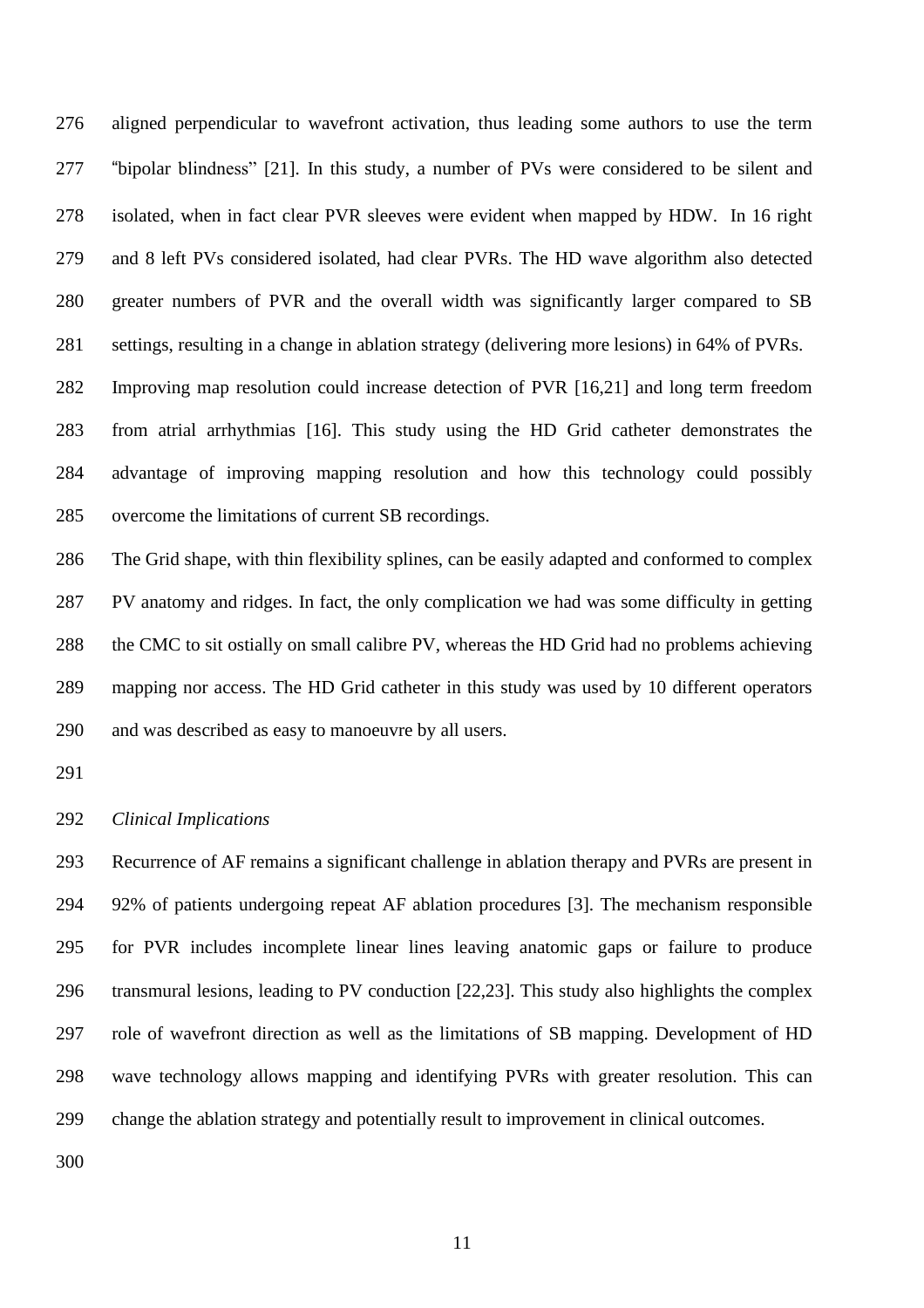#### *Limitations*

 This is a small pilot study and involves a relatively limited number of patients without a randomized control arm. Only short term follow up data is available, longer term clinical outcomes in larger numbers are still awaited to assess the efficacy of HDW mapped for PVI. It is worth mentioning that not all HD Grid electrodes are always in contact with atrial tissues, which could potentially affect data acquisition, but this is common across all commercially available catheters.

 In the present study, we have recorded the time required for mapping the left atrium with the HD Grid, however we have not recorded the amount of time used for annotation and analysis. Each case was not done by the same operator, each case had its own challenges and it was approached in a different way, while a difficult case would require more time compared to an easy one. Cases were analysed offline and in retrospect. Again, the same principles applied, as such it would not be safe/accurate to provide timings and therefore these were not recorded.

 Finally, we acknowledge that a CMC should have been used in all our cases, however due to time and clinical reasons we did not. We tried to avoid extending cases by additional time at patients' best interest.

#### **Conclusions**

 The simultaneous detection of orthogonal and adjacent EGMs by the HD Grid using HDW algorithm is significantly superior compared to configuration along spline bipoles at detecting PVRs. The greater resolution which is achieved by HD Grid, is a promising development in PVI therapy for AF, but this requires larger scale evaluation.

#### **Acknowledgements**: None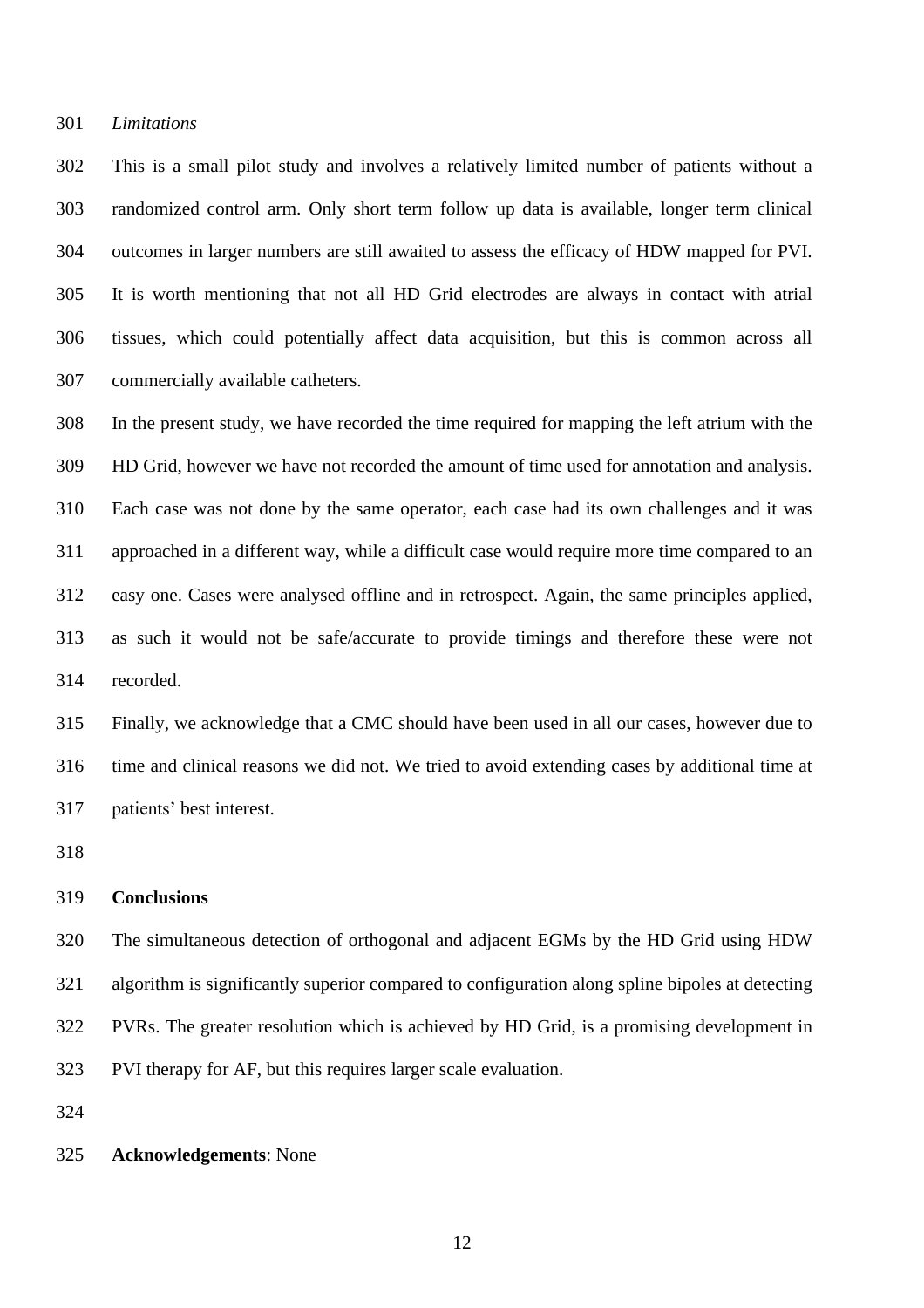**Conflict of interest**: Dr Chow receives research grant funding from Abbott and Boston

Scientific Inc.

- 
- 

## **Figure titles & legends**

# **Figure 1. HD Grid catheter design.**

 Simultaneously adjacent electrograms (EGMs) detect along the Grid splines (in this example B2-B3) and orthogonal EGMs across Grid spline (in this example B2-C2). HD wave algorithm selects the largest peak-to-peak voltage obtained from either vector (in this example B2-C2) and this is assigned as the local EGM at this point on the map. Standard bipolar algorithm defaults to select EGMs obtained from along the spline bipoles (in this example B2-B3) regardless of which vector produced the largest peak-to-peak voltage.

 The HD Grid mapping catheter has 4 splines, each with 4 small (1 mm) equally spaced (3 mm) electrodes. The grid design offers the simultaneous orthogonal bipolar electrogram recording (along and across the spline).

## **Figure 2. Example of left atrial maps with a right lateral projection of SB data and the same projection using HDW in AF.**

 A small anterior right upper pulmonary vein sleeve is seen on the SB map, but a larger more extensive PVR is detected on the HDW map. The same voltage settings of 0.07-0.5mV were used to create the maps. The corresponding electrograms around the RUPV are shown on the

 right of each map. Much larger and active electrograms are seen with the HDW wave. 

## **Figure 3. a) Example of right lower pulmonary vein reconnections mapped during sinus rhythm.**

 Comparative maps using HDW on the left are compared to SB on the right. Electrogams recorded at the RLPV are displayed on each right panel. More extensive reconnections are seen by the HDW map, with the vein almost totally connected posteriorly, extending into the inter-venous ridge.

## b) **Example of voltage maps of the left upper pulmonary (LUPV) comparing standard bipolar (SB) settings (left panel) compared to HD wave (right panel)**.

 Scar is seen as grey <0.07mV. Sampled electrograms from the circled area are shown on the panel on the right of each map. Timing markers are seen as single sharp deflections. A CS reference electrogram is seen at the top in green. The SB map has hardly any electrogram, whilst the HD wave shows active reconnections leading into the LUPV.

## c) **Example of left atrial map with roof view projection, created by HDW and SB during sinus rhythm from LUPV**.

- Electrograms taken from the left upper pulmonary vein (within the area denoted by the elliptical black line) are shown on the right of each map. The reference CS electrogram is shown in green. The left superior pulmonary vein is silent according to the SB map, but the whole vein is clearly connected on the HDW map, confirmed by the electrograms.
- 

# **Figure 4. Difference in the number of lesions in left and right veins with the use of HD**

- **wave (HDW) and standard bipolar (SB).**
-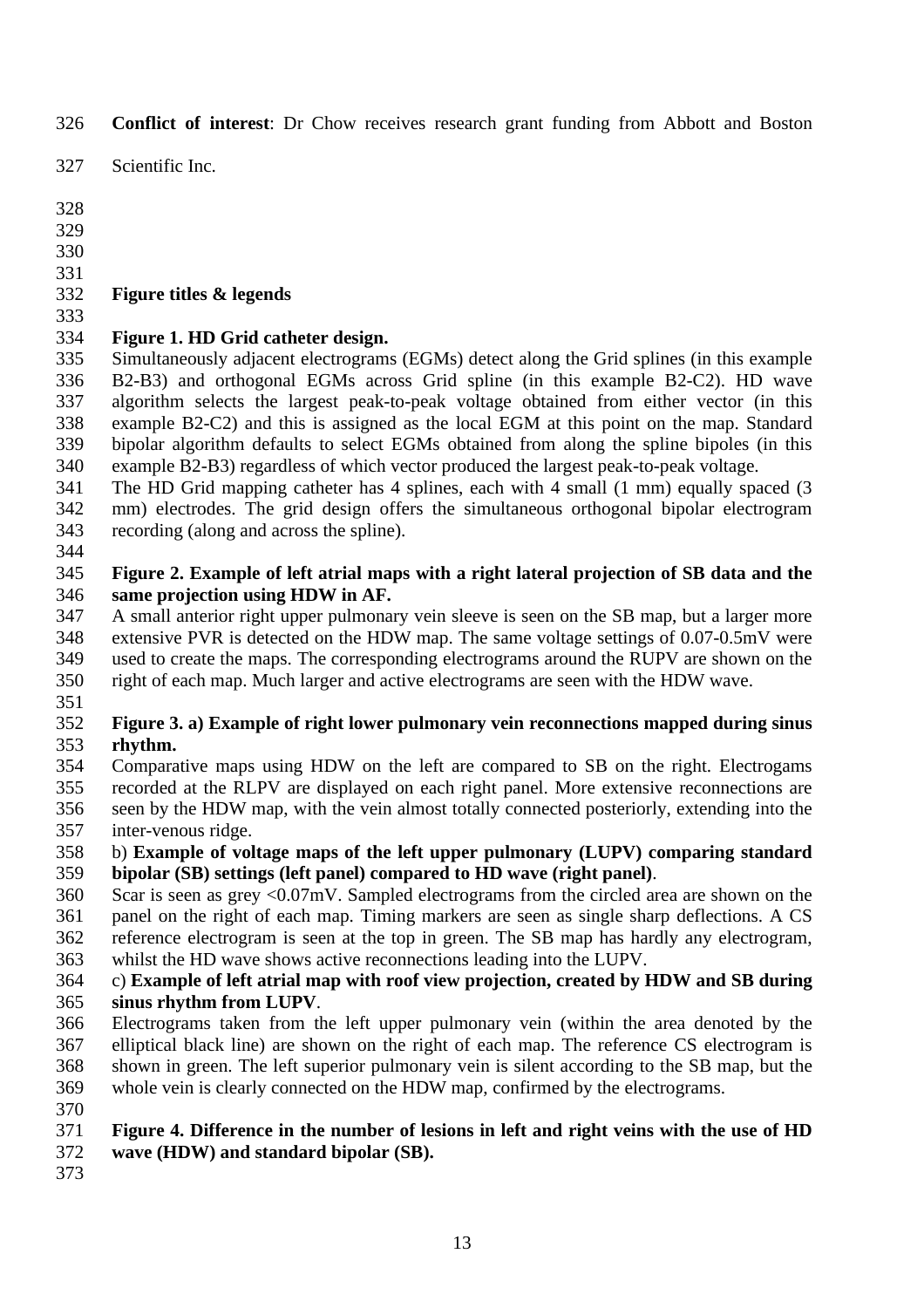374<br>375 **Tables Table 1**. Baseline characteristics of the study population **Table 2.** Procedural characteristics 379<br>380 **Supplementary material Figure S1. Difference in the number of points a) collected and b) used with HD wave (HDW) and standard bipolar (SB). References:** 1. Nery PB, Belliveau D, Nair GM, et al. Relationship Between Pulmonary Vein Reconnection and Atrial Fibrillation Recurrence: A Systematic Review and Meta-Analysis. JACC Clin Electrophysiol 2016; 2: 474–483. 2. Morillo CA, Verma A, Connolly SJ, et al. Radiofrequency ablation vs antiarrhythmic drugs as first-line treatment of paroxysmal atrial fibrillation (RAAFT-2): a randomized trial. JAMA 2014; 311: 692–700. 3. Lin D, Santangeli P, Zado ES, et al. Electrophysiologic findings and long-term outcomes in patients undergoing third or more catheter ablation procedures for atrial fibrillation. J Cardiovasc Electrophysiol 2015; 26: 371–377. 4. Kuck KH, Hoffmann BA, Ernst S, et al. Impact of Complete Versus Incomplete Circumferential Lines Around the Pulmonary Veins During Catheter Ablation of Paroxysmal Atrial Fibrillation: Results From the Gap-Atrial Fibrillation-German Atrial Fibrillation Competence Network 1 Trial. Circ Arrhythm Electrophysiol 2016; 9: e003337. 5. Nanthakumar K, Plumb VJ, Epstein AE, Veenhuyzen GD, Link D, Kay GN. Resumption of electrical conduction in previously isolated pulmonary veins: rationale for a different strategy? Circulation 2004; 109: 1226–1229. 6. Hussein A, Das M, Riva S, et al. Use of Ablation Index-Guided Ablation Results in High Rates of Durable Pulmonary Vein Isolation and Freedom From Arrhythmia in Persistent Atrial Fibrillation Patients. Circ Arrhythm Electrophysiol 2018; 11: e006576. 7. Hutchinson MD, Garcia FC, Mandel JE, et al. Efforts to enhance catheter stability improve atrial fibrillation ablation outcome. Heart Rhythm 2013; 10: 347–353. 8. Park CI, Lehrmann H, Keyl C, et al. Mechanisms of pulmonary vein reconnection after radiofrequency ablation of atrial fibrillation: the deterministic role of contact force and interlesion distance. J Cardiovasc Electrophysiol 2014; 25: 701–708.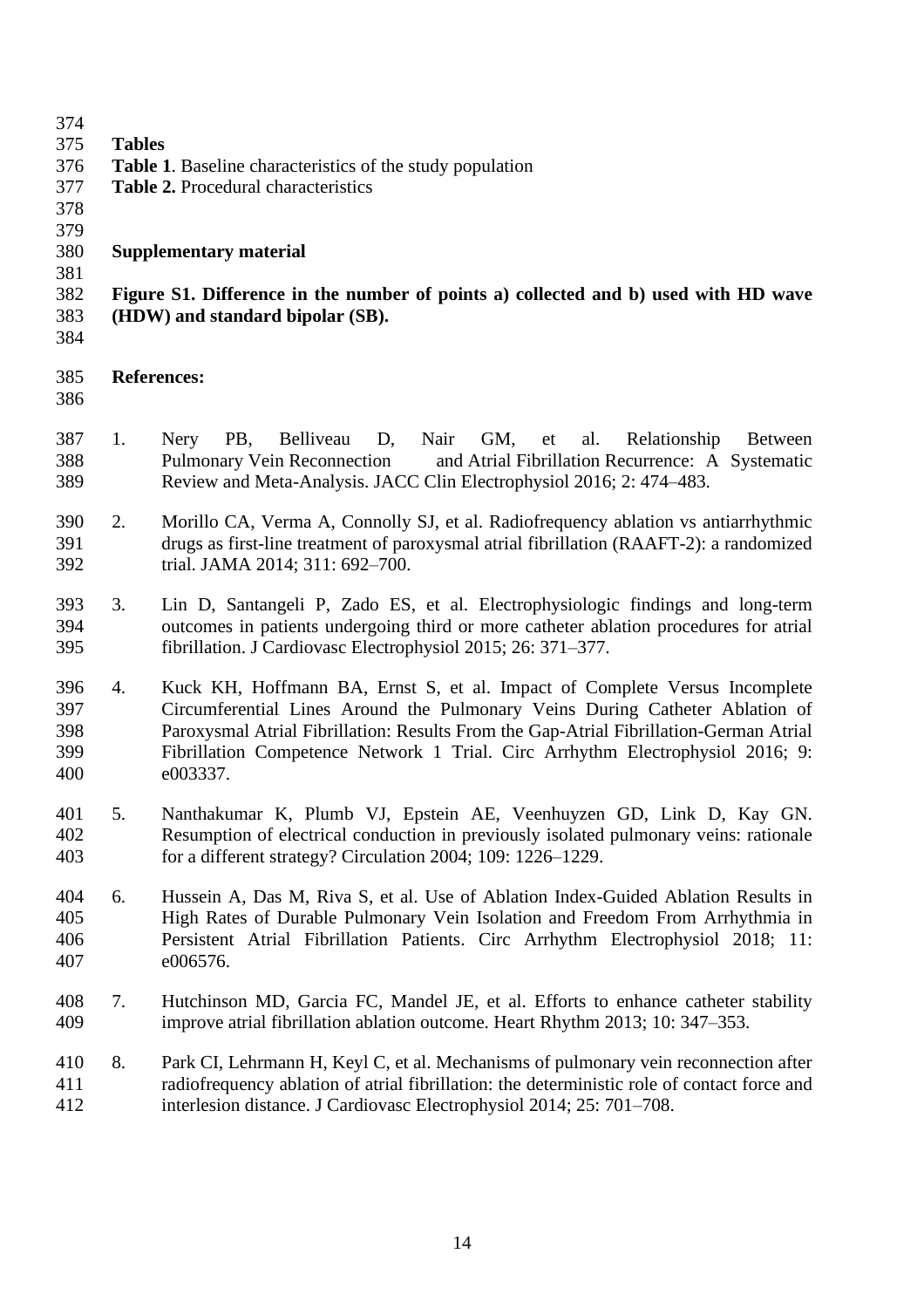- 9. Piorkowski C, Eitel C, Rolf S, et al. Steerable versus non steerable sheath technology in atrial fibrillation ablation: a prospective, randomized study. Circ Arrhythm Electrophysiol 2011; 4: 157–165.
- 10. Chen S, Meng W, Sheng He D, et al. Blocking the pulmonary vein to left atrium conduction in addition to the entrance block enhances clinical efficacy in atrial fibrillation ablation. Pacing Clin Electrophysiol 2012; 35: 524–531.
- 11. Anter E, Contreras-Valdes FM, Shvilkin A, Tschabrunn CM, Josephson ME. Acute pulmonary vein reconnection is a predictor of atrial fibrillation recurrence following pulmonary vein isolation. J Interv Card Electrophysiol 2014; 39: 225–232.
- 12. Porta-Sánchez A, Magtibay K, Nayyar S, et al. Omnipolarity applied to equi-spaced electrode array for ventricular tachycardia substrate mapping. Europace 2019; 21: 813- 821.
- 13. Kanamori N, Kato T, Sakagami S, et al. Optimal lesion size index to prevent conduction gap during pulmonary vein isolation. J Cardiovasc Electrophysiol. 2018; 29 : 1616-1623.
- 14. Whitaker J, Fish J, Harrison J, et al. Lesion Index-Guided Ablation Facilitates Continuous, Transmural, and Durable Lesions in a Porcine Recovery Model. Circ Arrhythm Electrophysiol. 2018; 11: e005892.
- 15. Mattia L, Crosato M, Indiani S, et al. Prospective Evaluation of Lesion Index-Guided Pulmonary Vein Isolation Technique in Patients with Paroxysmal Atrial Fibrillation: 1-year Follow-Up. J Atr Fibrillation. 2018; 10: 1858.
- 16. Lin C-Y, Te ALD, Lin Y-J, et al. High-resolution mapping of pulmonary vein potentials improved the successful pulmonary vein isolation using small electrodes and inter-electrode spacing catheter. Int J Cardiol 2018; 272: 90–96.
- 17. Anter E, Tschabrunn CM, Josephson ME. High-Resolution Mapping of Scar-Related Atrial Arrhythmias Using Smaller Electrodes With Closer Interelectrode Spacing. Circ Arrhythm Electrophysiol 2015; 8: 537–545.
- 18. Masuda M, Fujita M, Iida O, et al. The identification of conduction gaps after pulmonary vein isolation using a new electroanatomic mapping system. Heart Rhythm 2017; 14: 1606–1614.
- 19. Tedrow UB, Stevenson WG. Recording and interpreting unipolar electrograms to guide catheter ablation. Heart Rhythm 2011; 8: 791–796.
- 20. Iso K, Watanabe I, Kogawa R, et al. Wavefront direction and cycle length affect left atrial electrogram amplitude. J Arrhythm 2017; 33: 269–274.
- 21. Garcia-Bolao I, Ballesteros G, Ramos B, et al. Identification of pulmonary vein reconnection gaps with high-density mapping in redo atrial fibrillation procedures. Europace 2018; 20: f351-f358.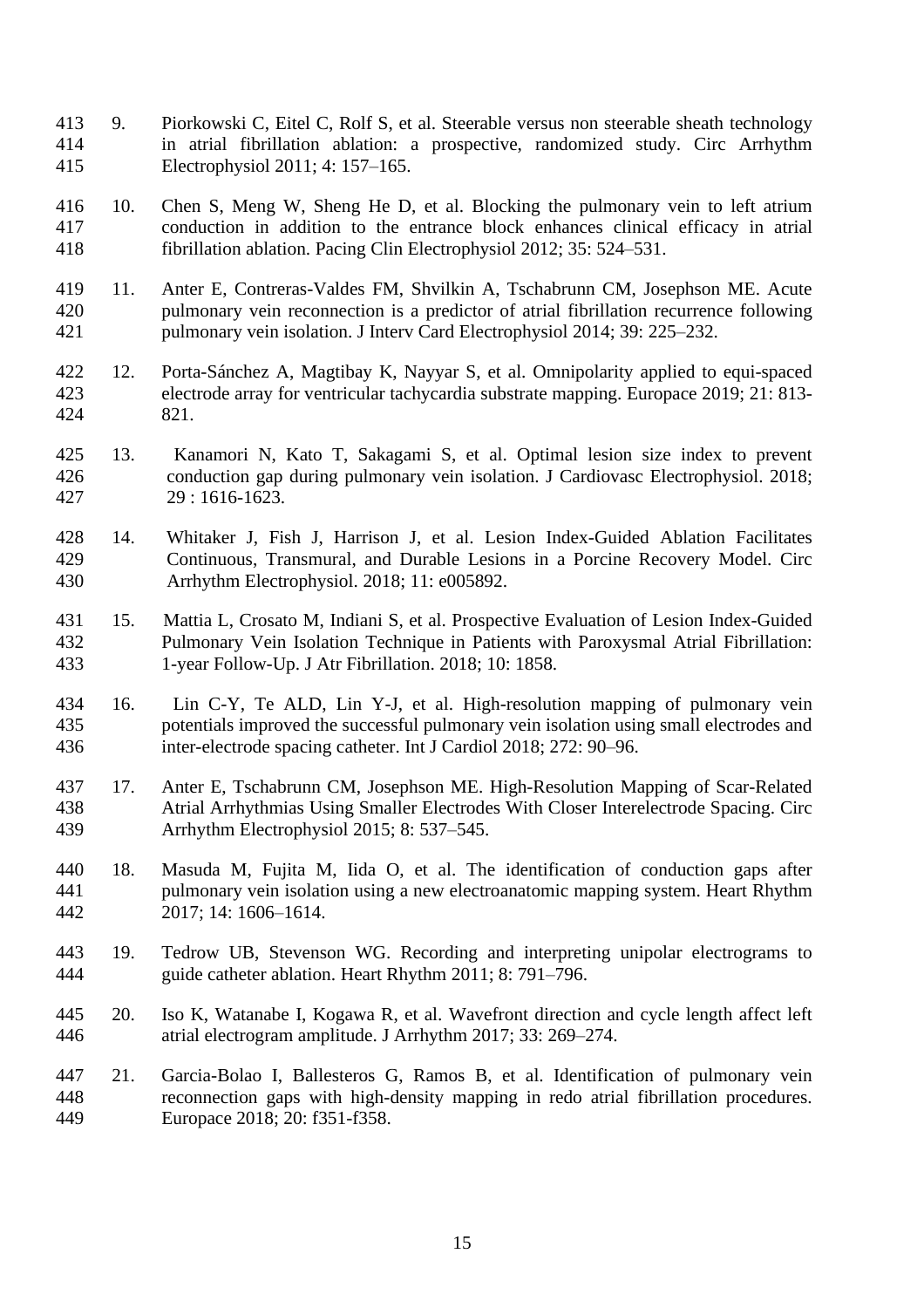- 450 22. McGarry TJ, Narayan SM. The Anatomical Basis of Pulmonary Vein Reconnection<br>451 616 451 After Ablation for Atrial Fibrillation: Wounds That Never Felt a Scar? J Am Coll 451 After Ablation for Atrial Fibrillation: Wounds That Never Felt a Scar? J Am Coll Cardiol 2012; 59: 939–941. Cardiol 2012; 59: 939-941.
- 23. Kowalski M, Grimes MM, Perez FJ, et al. Histopathologic Characterization of Chronic Radiofrequency Ablation Lesions for Pulmonary Vein Isolation. J Am Coll Cardiol 2012; 59: 930–938.
- 
- 

- 
- 
- 
- 
- 
- 
- 
- 
- 
- 
- 
- 
- 
- 
- 
- 
- 
- 
- 
- 
- 
-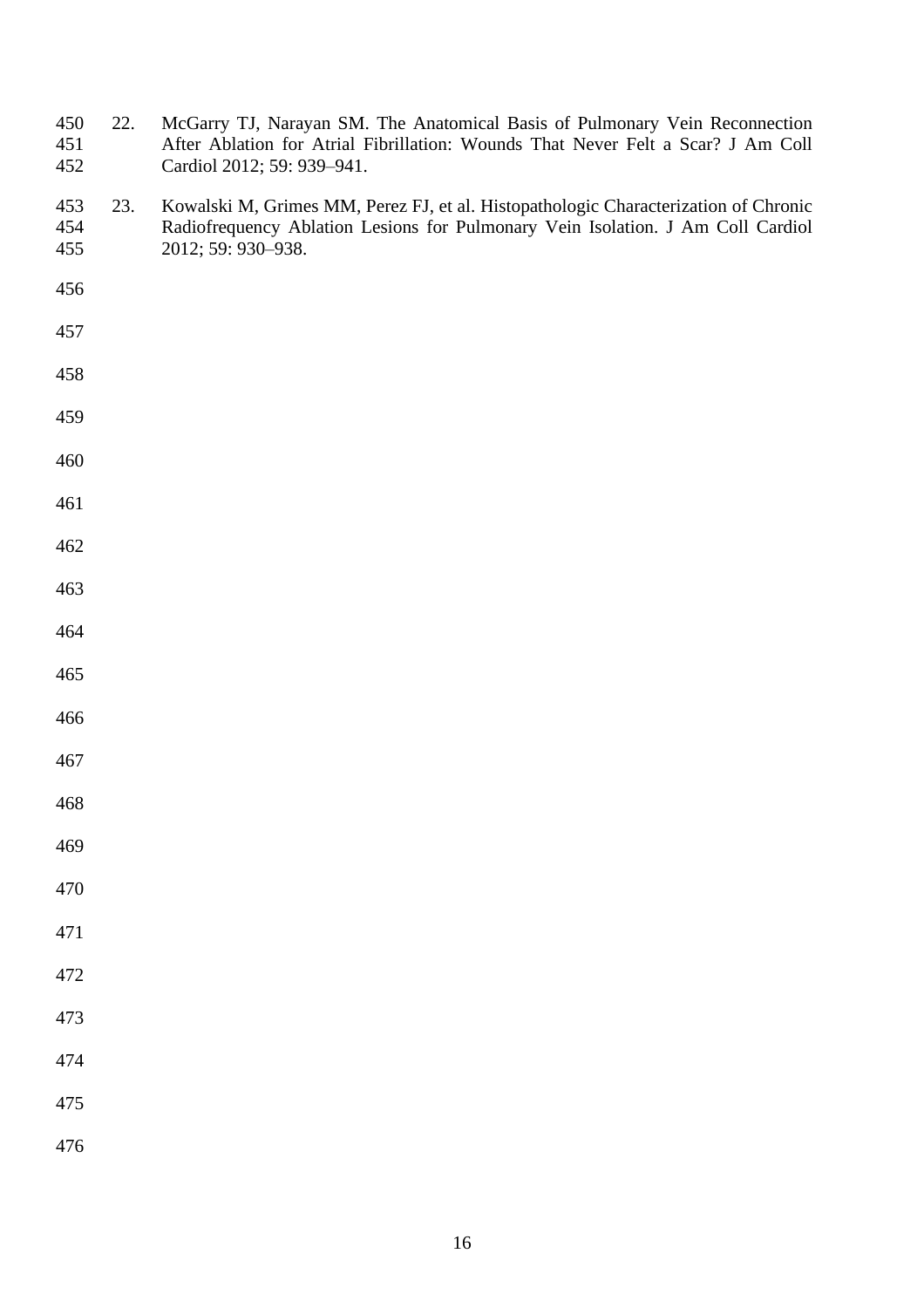## Table 1. Baseline characteristics of the study population 478<br>479

| 419                                                                                                                                                                                                                                                                                                                            |                                |  |  |
|--------------------------------------------------------------------------------------------------------------------------------------------------------------------------------------------------------------------------------------------------------------------------------------------------------------------------------|--------------------------------|--|--|
| Number of patients                                                                                                                                                                                                                                                                                                             | 36                             |  |  |
| Gender female N (%)                                                                                                                                                                                                                                                                                                            | 14 (39)                        |  |  |
| Age (years)                                                                                                                                                                                                                                                                                                                    | 66.3±8.1                       |  |  |
| <b>CHADSVASC</b>                                                                                                                                                                                                                                                                                                               | $2 + 1.2$                      |  |  |
| Hypertension N (%)                                                                                                                                                                                                                                                                                                             | 11 (30.6)                      |  |  |
| Diabetes mellitus N (%)                                                                                                                                                                                                                                                                                                        | 2(5.6)                         |  |  |
| Ischemic heart disease N (%)                                                                                                                                                                                                                                                                                                   | 1(2.8)                         |  |  |
| Implantable device N (%)                                                                                                                                                                                                                                                                                                       | 4(11.1)                        |  |  |
| Previous ablation N (%)                                                                                                                                                                                                                                                                                                        | 33 (91.6)                      |  |  |
| Type of procedure (de novo PAF/re-do PAF/re-do Pers, re-do AT)                                                                                                                                                                                                                                                                 | 3(8.3)/17(47.2)/11(30.5)/5(14) |  |  |
| N(%)                                                                                                                                                                                                                                                                                                                           |                                |  |  |
| LVEF (%)                                                                                                                                                                                                                                                                                                                       | 53.0±11.0                      |  |  |
| LA diameter (cm)                                                                                                                                                                                                                                                                                                               | 4.10±0.60                      |  |  |
| Stroke/TIA N (%)                                                                                                                                                                                                                                                                                                               | 0(0)                           |  |  |
| Follow-up (median months)                                                                                                                                                                                                                                                                                                      | $10(3-24)$                     |  |  |
| Free of AF N (%)                                                                                                                                                                                                                                                                                                               | 24 (83)                        |  |  |
| Complications                                                                                                                                                                                                                                                                                                                  | 2(5.6)                         |  |  |
| (tamponade) N (%)                                                                                                                                                                                                                                                                                                              |                                |  |  |
| Values are presented as mean±SD or median (minimum-maximum).<br>480<br>481<br>Abbreviations. TIA: transient ischemic attack; LVEF: left ventricular ejection fraction; AF:<br>482<br>atrial fibrillation; PAF: paroxysmal AF; Pers: persistent; AT: atrial tachycardia<br>483<br>484<br>485<br>486<br>487<br>488<br>489<br>490 |                                |  |  |
| 491<br>492<br>493                                                                                                                                                                                                                                                                                                              |                                |  |  |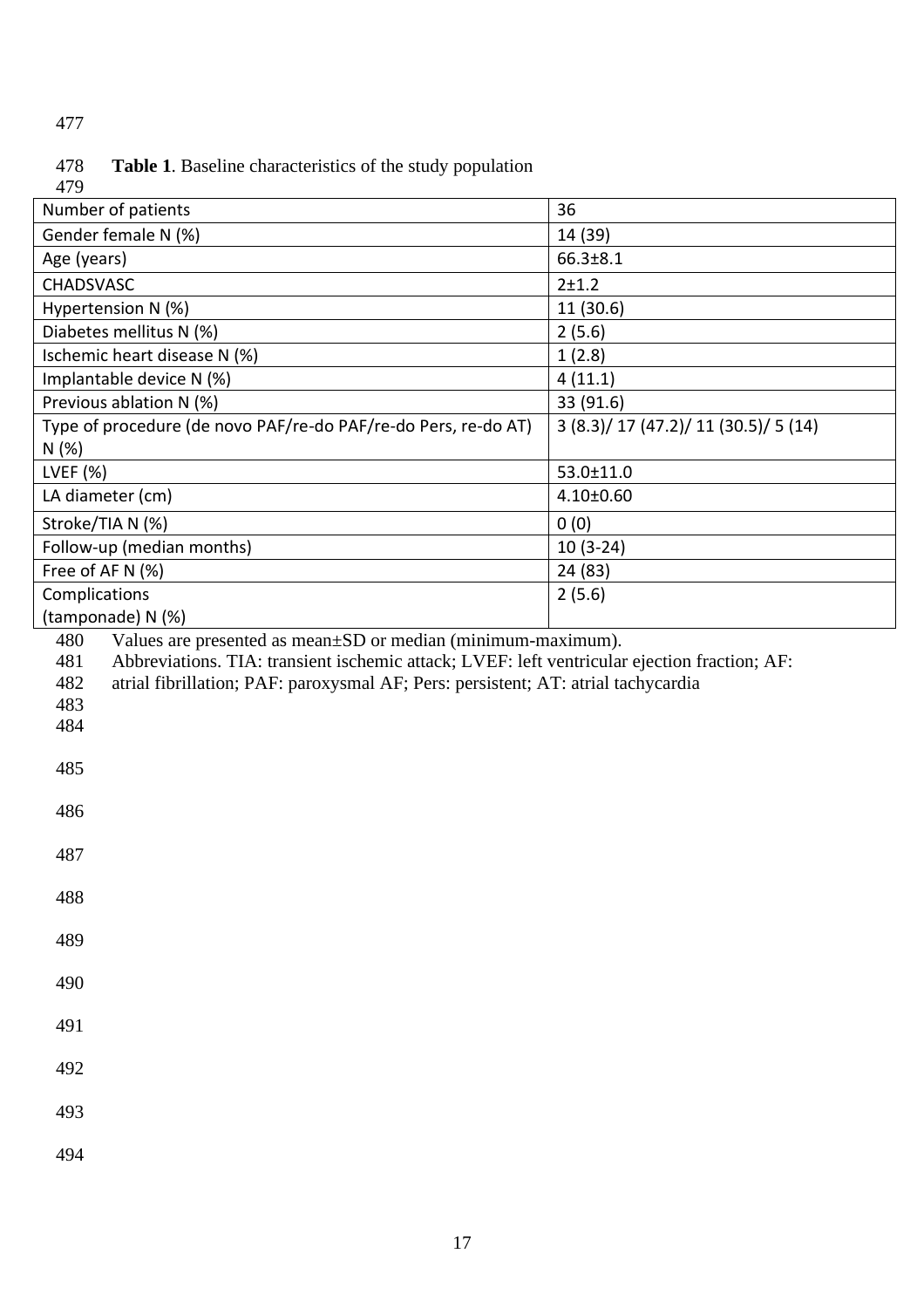## 496 **Table 2.** Procedural characteristics

|                            | <b>HDW</b>      | <b>SB</b>       |           |
|----------------------------|-----------------|-----------------|-----------|
| <b>Veins with sleeves</b>  | LU: 39          | LU: 38          |           |
|                            | LL:30           | LL: 29          |           |
|                            | <b>RU: 39</b>   | <b>RU: 35</b>   |           |
|                            | RL: 31          | <b>RL: 21</b>   |           |
|                            |                 |                 |           |
| <b>Points collected</b>    | 13299.6±1362.8  | 6952.8±841.9    | p<0.001   |
|                            |                 |                 |           |
| <b>Points used</b>         | 2337.3±158.0    | 1727.5±163.8    | p<0.001   |
|                            |                 |                 |           |
| <b>Sleeves Left Veins</b>  | $1.92 \pm 0.22$ | 1.86±0.21       | $p=0.623$ |
|                            |                 |                 |           |
| <b>Sleeves Right Veins</b> | $1.94 \pm 0.19$ | 1.56±0.16       | $p=0.018$ |
|                            |                 |                 |           |
| <b>Sleeves size Left</b>   | 40.7±5.02       | $37.3 \pm 5.25$ | p<0.001   |
| <b>Veins</b>               |                 |                 |           |
| <b>Sleeves size Right</b>  | 49.3±6.51       | 34.3±4.99       | $p=0.024$ |
| Veins                      |                 |                 |           |

497 Values are presented as mean±SD.<br>498 Abbreviations: LU: left upper; LL:

498 Abbreviations: LU: left upper; LL: left lower; RU: right upper; RL: right lower; SB: standard bipolar, HDW: High-density wave bipolar, HDW: High-density wave

- 500
- 501
- 502
- 503

504

505

- 506
- 507
- 508
- 509

510

511

512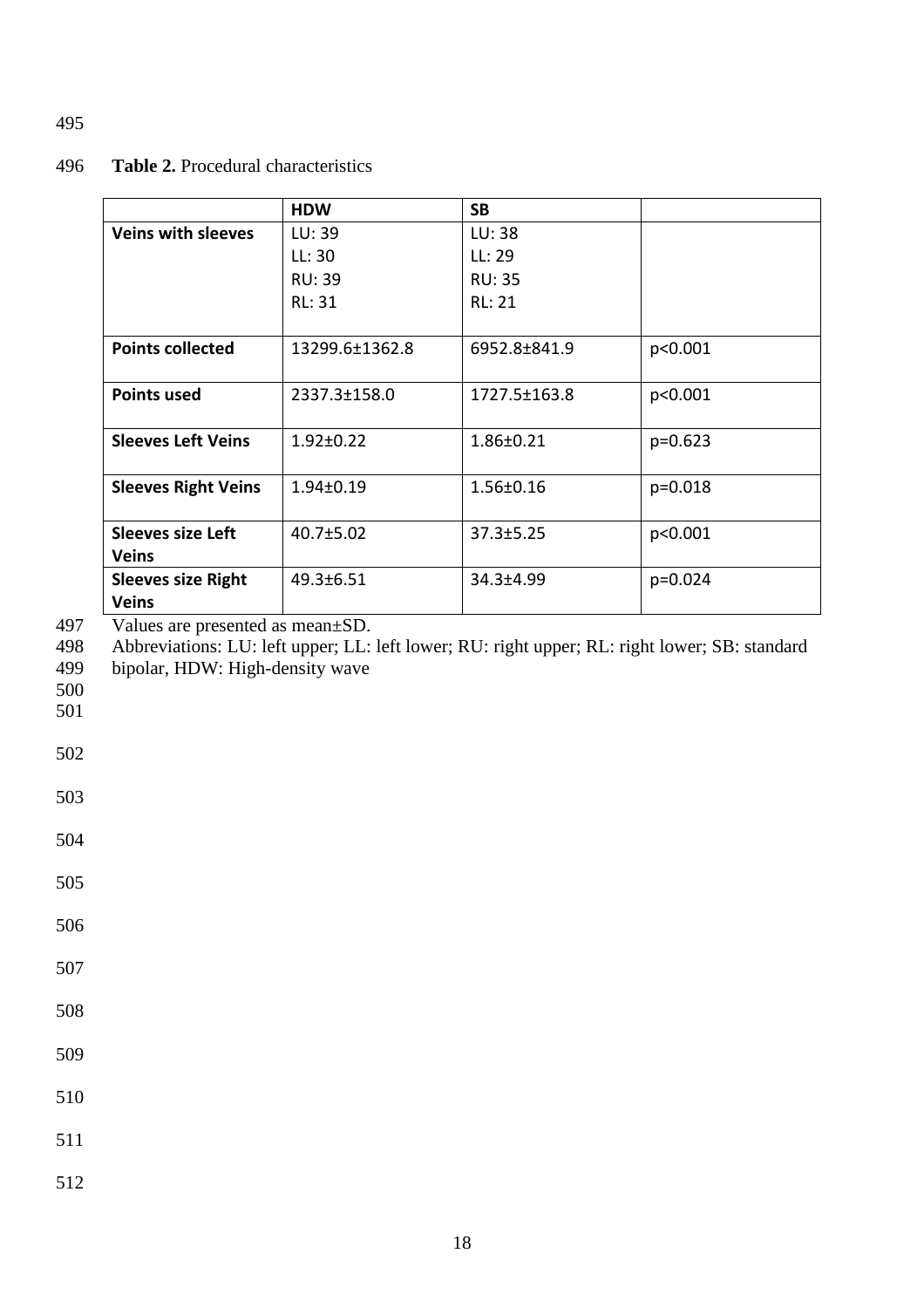

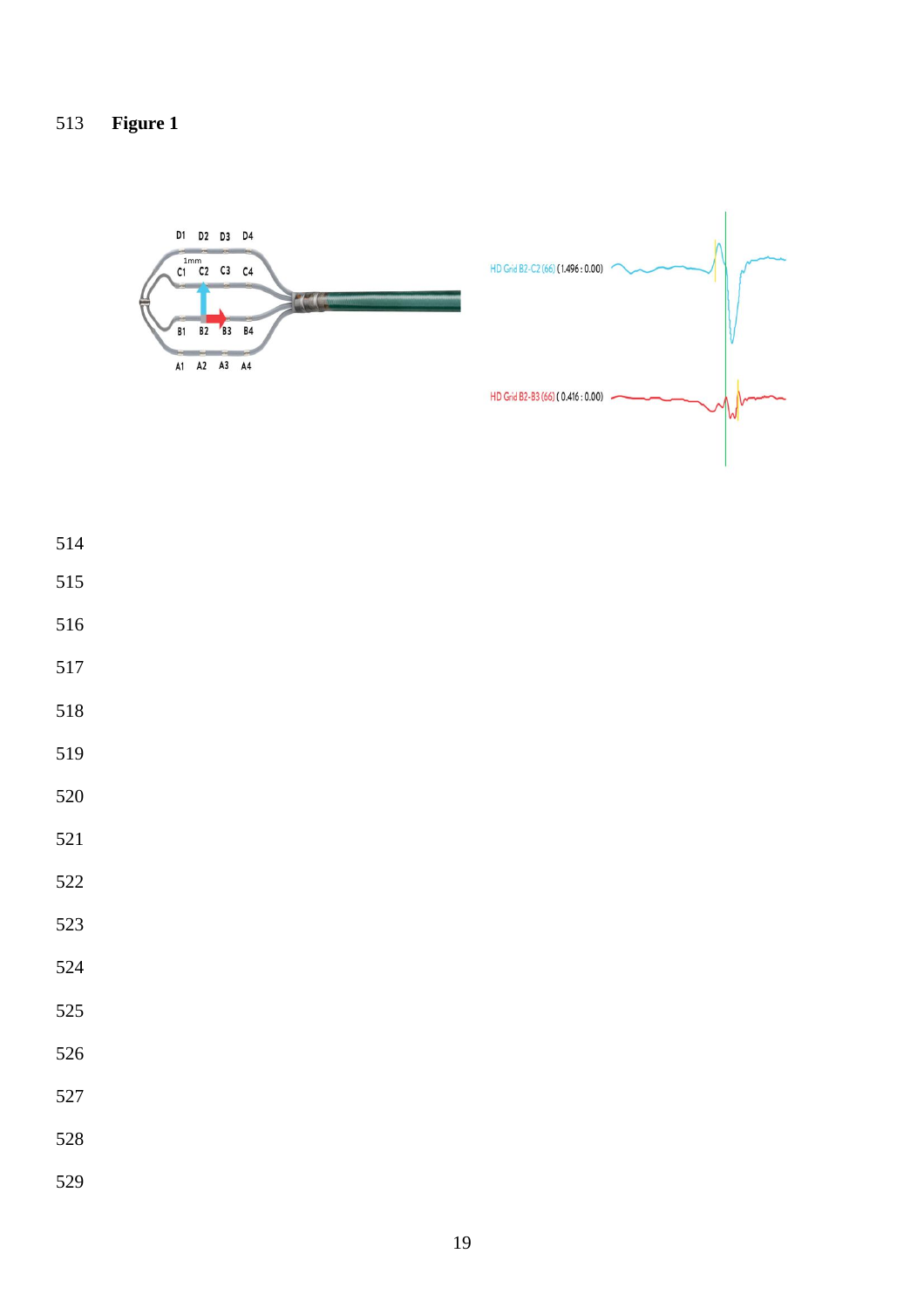

- 
- 
- 
- 
- 
- 
- 
- 
- 
- 
- 
- 
- 
- 
- 
- 
- 
- 
-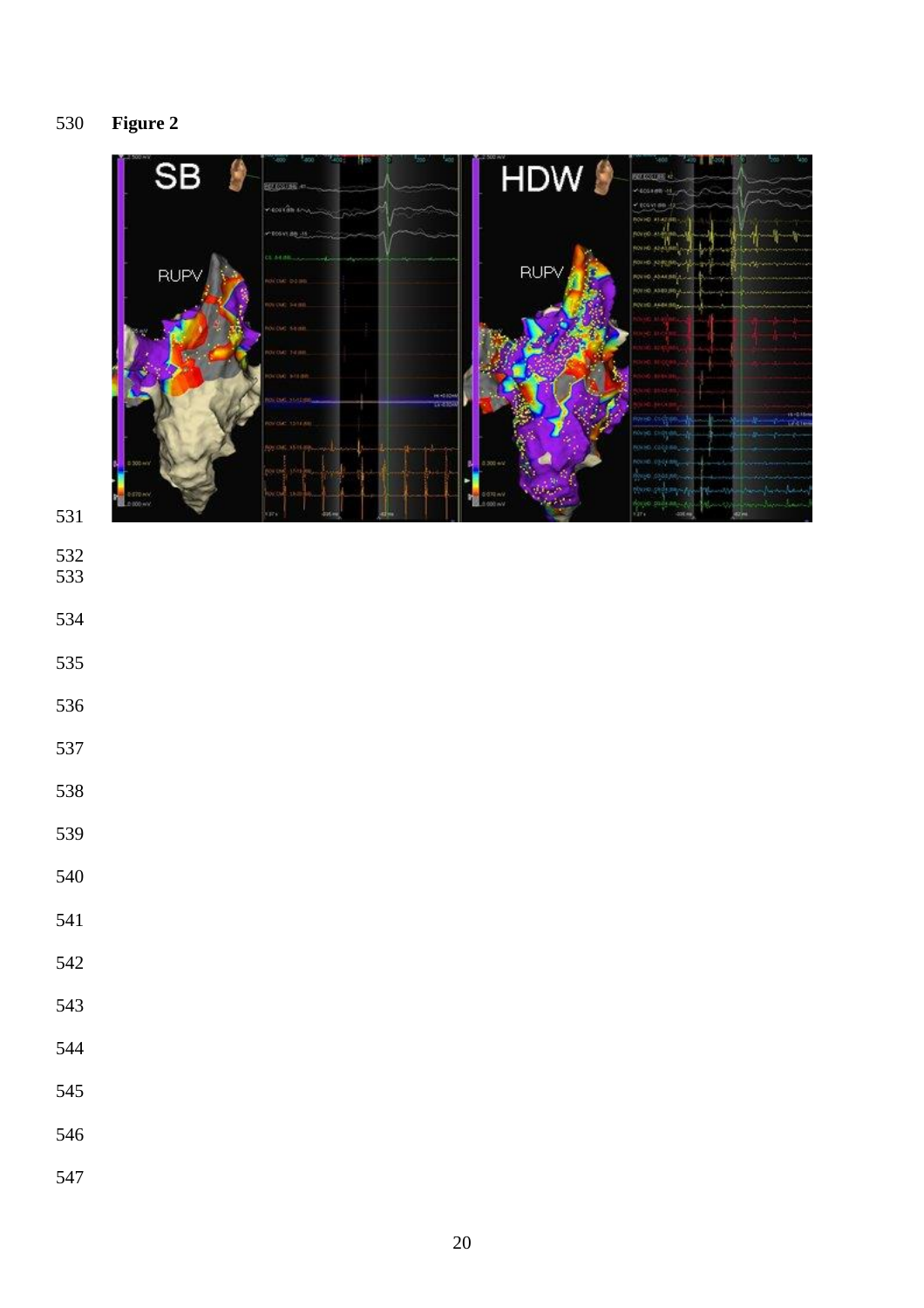**Figure 3**

# **a)**



 **b)**



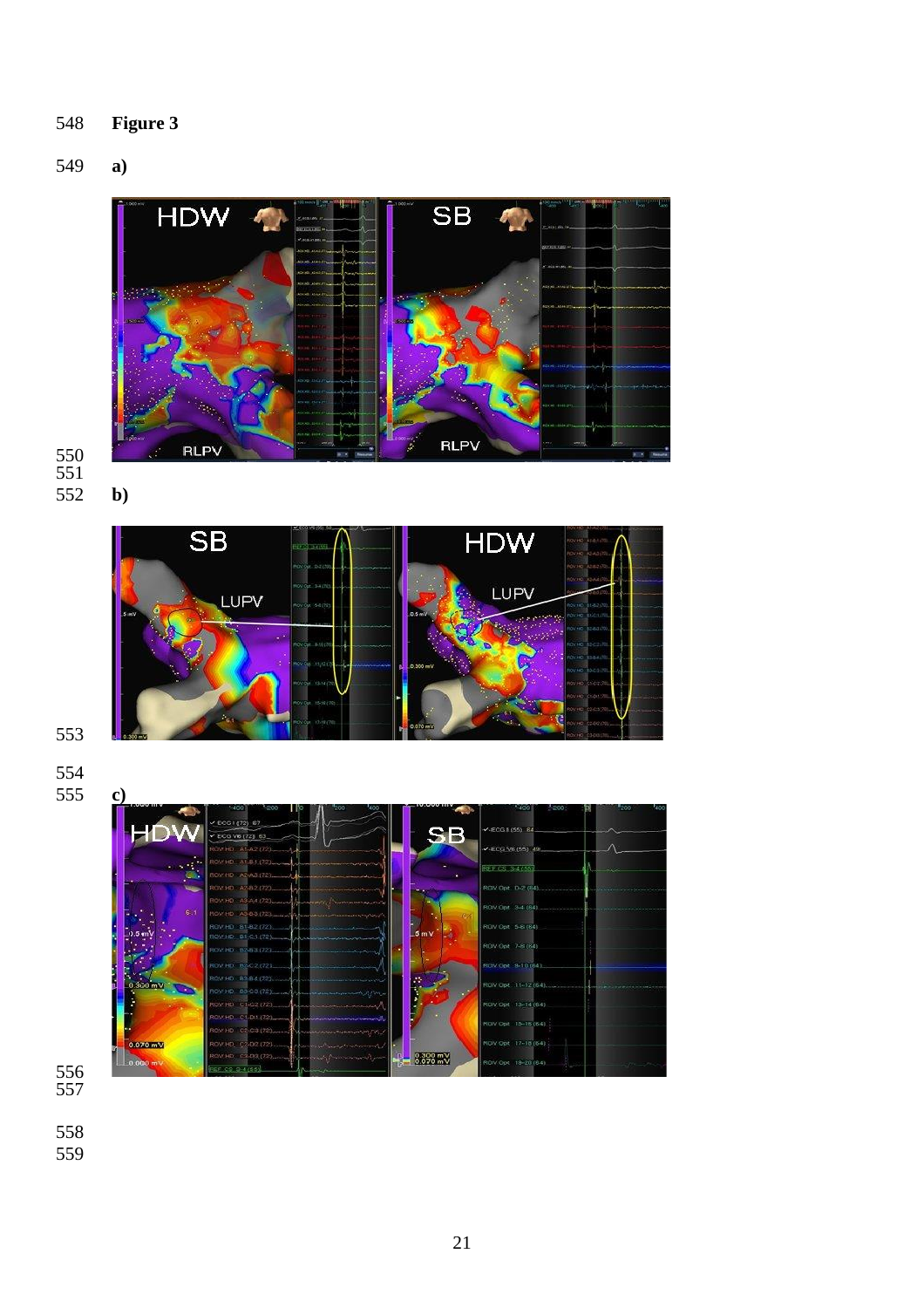- **Figure 4.** Difference in the number of lesions in left and right veins with the use of HD wave (HDW) and standard bipolar (SB)
- 

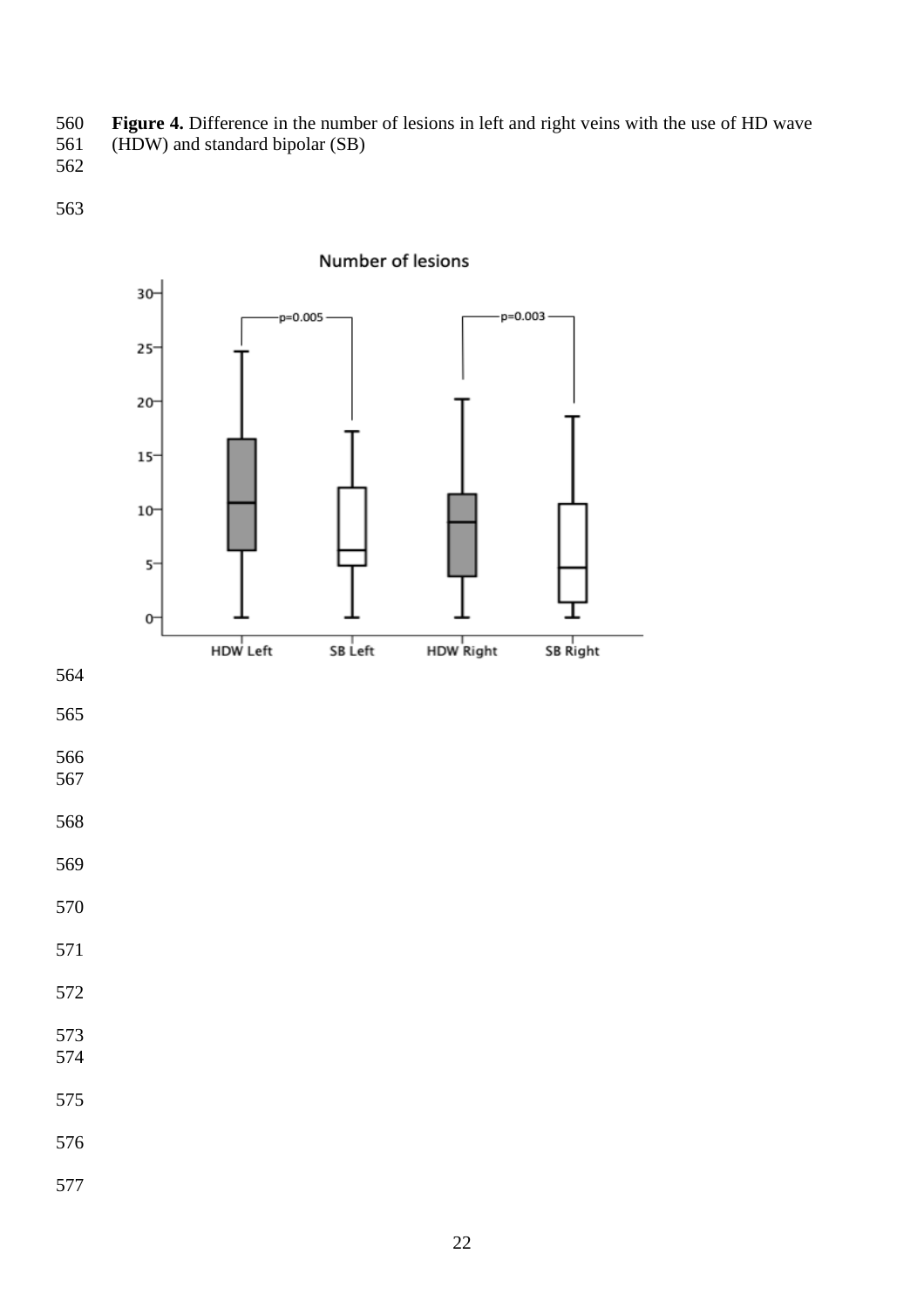- **Figure S1**. Difference in the number of points a) collected and b) used with HD wave
- (HDW) and standard bipolar (SB)
- 

a)